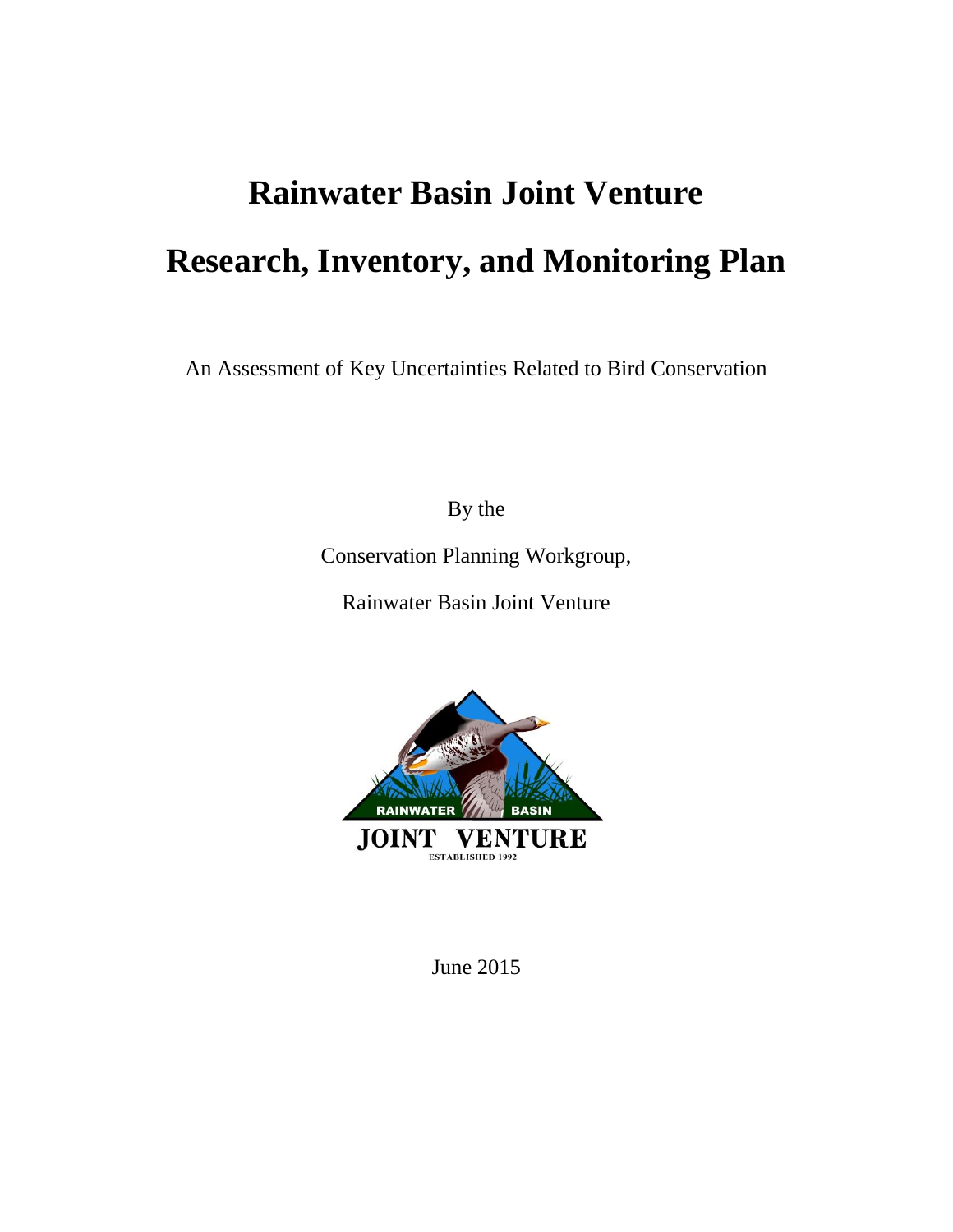#### <span id="page-1-0"></span>**ACKNOWLEDGEMENTS**

This document is a product of the Rainwater Basin Joint Venture's Conservation Planning Workgroup, Technical Committee, and the Rainwater Basin Joint Venture. Members of these groups represent the Headwaters Corporation, Natural Resources Conservation Service, The Nature Conservancy, Nebraska Game and Parks Commission, Rainwater Basin Joint Venture, Tri-Basin Natural Resources District, U.S. Fish and Wildlife Service, U.S. Forest Service, U.S. Geological Survey, and Ducks Unlimited.

This document should be cited as:

Conservation Planning Workgroup, Rainwater Basin Joint Venture. 2015. Rainwater Basin Joint Venture Research, Inventory, and Monitoring Plan: An Assessment of Key Uncertainties Related to Bird Conservation. Rainwater Basin Joint Venture Report, Grand Island, Nebraska, USA.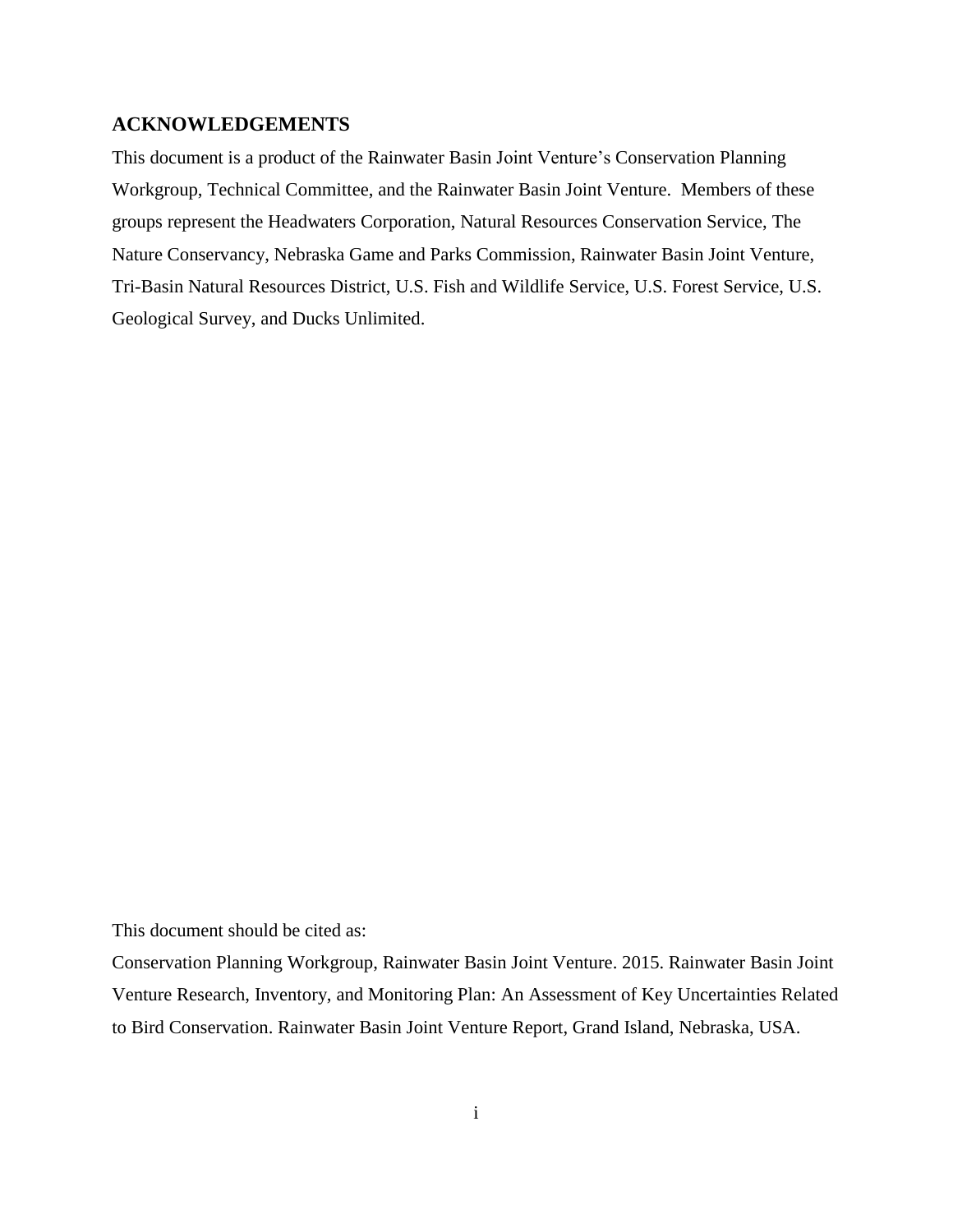## **TABLE OF CONTENTS**

| Page |
|------|
|      |
|      |
|      |
|      |
|      |
|      |
|      |
|      |
|      |
|      |
|      |
|      |
|      |
|      |
|      |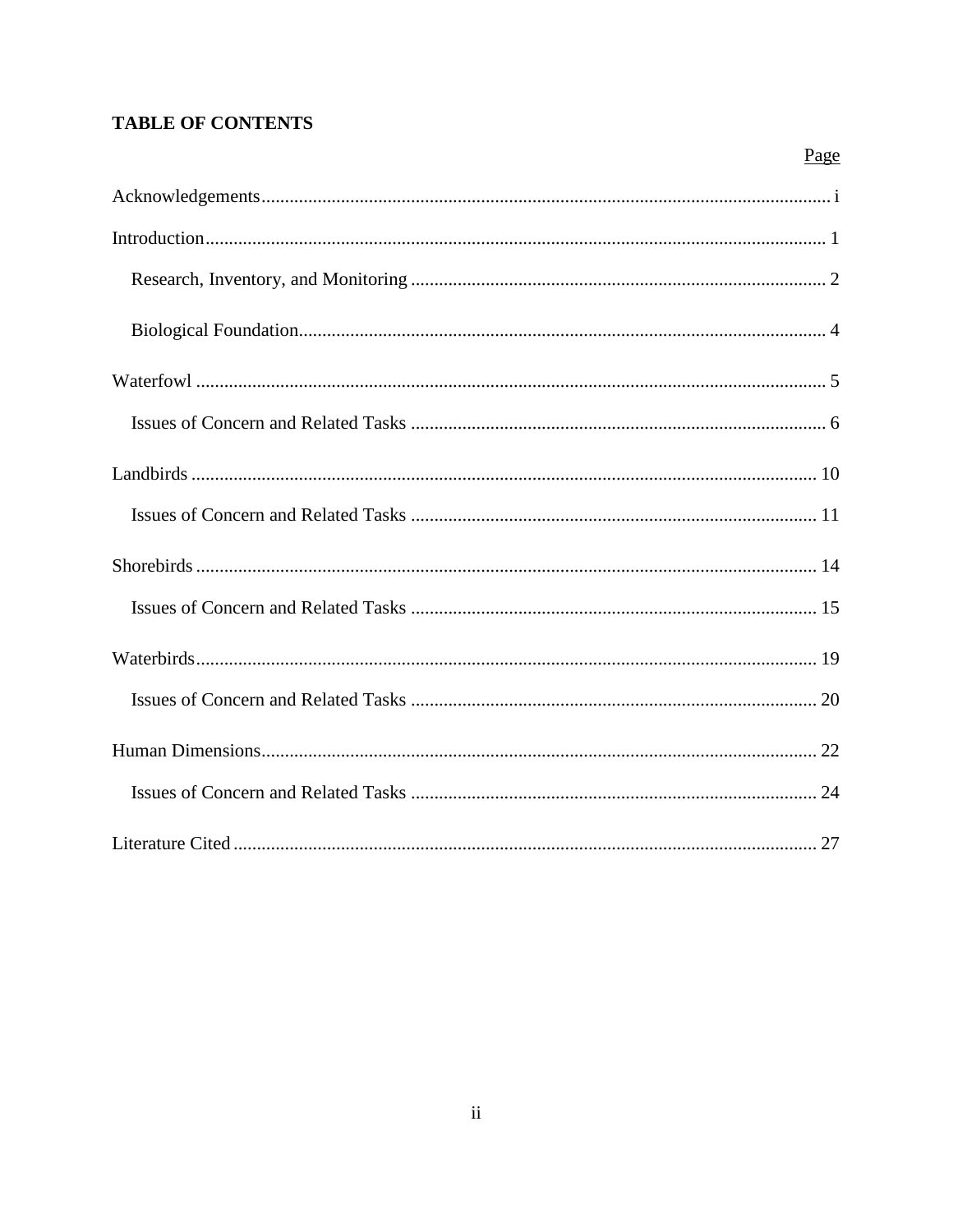#### <span id="page-3-0"></span>**INTRODUCTION**

The Rainwater Basin Joint Venture (RWBJV) partnership was formed in 1992 with a primary focus of protecting, restoring, and enhancing wetland habitat in the Rainwater Basin (RWB) wetland complex. The RWB contains a high density of playa wetlands, which provide critical stopover habitat for many species of migratory waterfowl, waterbirds, landbirds, and shorebirds. Although it was not within the RWBJV's initial purview, the RWBJV Management Board adopted a broader landscape approach to conservation planning, expanding the partnership's geographic focus and objectives to those species identified in all four of the national bird conservation plans (i.e., the North American Waterfowl Management Plan [NAWMP], Partners in Flight [PIF] North American Landbird Conservation Plan, North American Waterbird Conservation Plan, and the United States Shorebird Conservation Plan).

The 1999 North American Bird Conservation Initiative divided North America into 62 ecologically distinct regions called Bird Conservation Regions (BCRs). Each BCR is a region with similar bird communities, habitats, and resource management issues. In 1999, the RWBJV expanded its responsibilities to include conservation actions for all bird habitats within a larger geographic region—consisting of the Nebraska portions of BCR 11 (Prairie Pothole Region) and BCR 19 (Central Mixed-grass Prairies). Based on landscape characteristics and for planning purposes, the RWBJV Administrative Area was divided into eight Geographic Focus Areas (GFAs): 1) Central Loess Hills, 2) central and North Platte River, 3) Missouri River, 4) Northeast Prairies/Elkhorn River, 5) Rainwater Basin, 6) Republican River/Blue River Drainages and Loess Canyons, 7) Sandhills, and 8) Verdigris/Bazile Creek Drainages (Figure 1).

As efforts in the RWBJV continue toward integrated bird conservation, the partnership adopted the use of "Strategic Habitat Conservation" (USFWS 2008) as its basis for conservation. Strategic habitat conservation is a science-based framework for making management decisions, especially at a landscape level. Four elements make up the framework: 1) biological planning, 2) conservation design, 3) conservation delivery, and 4) research, inventory, and monitoring. In the biological planning phase, priority species are selected based on the national bird plans,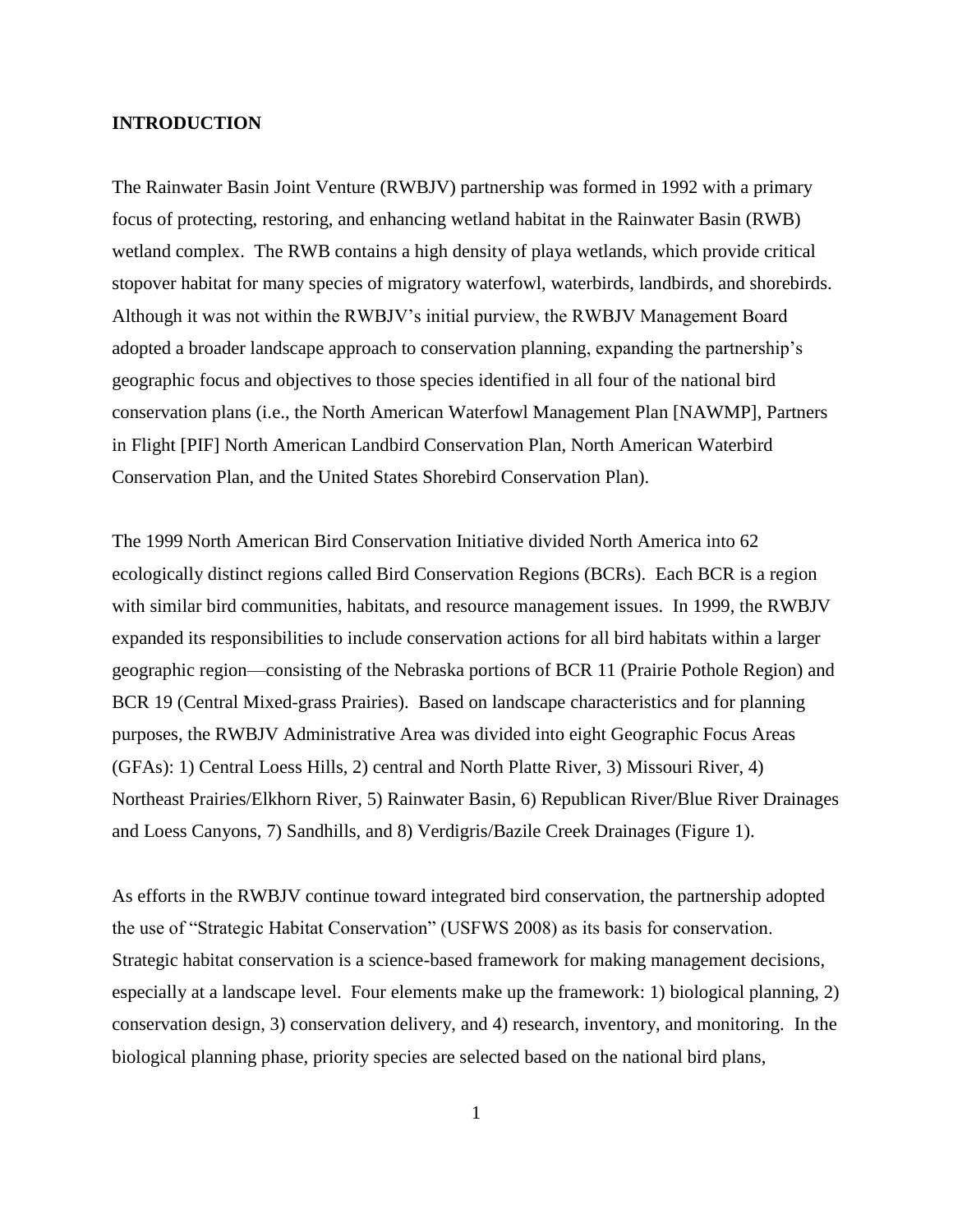

Figure 1. Geographic Focus Areas in the RWBJV Administrative Area.

population objectives are established, and empirical or conceptual models are used to quantify species-habitat relationships. During the conservation design process, current landscape carrying capacity is established, limiting factors are identified, habitat objectives are defined, and "Decision Support Tools" are developed to identify locations on the landscape that have the greatest potential to benefit priority species. This is important, since relative conservation efficiency (e.g., biological benefits per acre) varies across landscapes. In the conservation delivery phase, decision support tools are used to guide delivery of conservation programs in a manner that will achieve desired habitat conditions and develop and implement new programs to address limiting factors, if needed. The research, inventory, and monitoring element of strategic habitat conservation uses directed research projects and monitoring to evaluate the key uncertainties identified during the planning and design phases and collect inventory data needed to improve conservation delivery.

#### <span id="page-4-0"></span>**Research, Inventory, and Monitoring**

Research, inventory, and monitoring activities should be designed to help to maximize the effectiveness and efficiency of conservation programs. Research helps to increase our understanding of ecological communities and processes, find solutions to known issues, and improve existing conservation delivery techniques. Inventory activities are used to measure and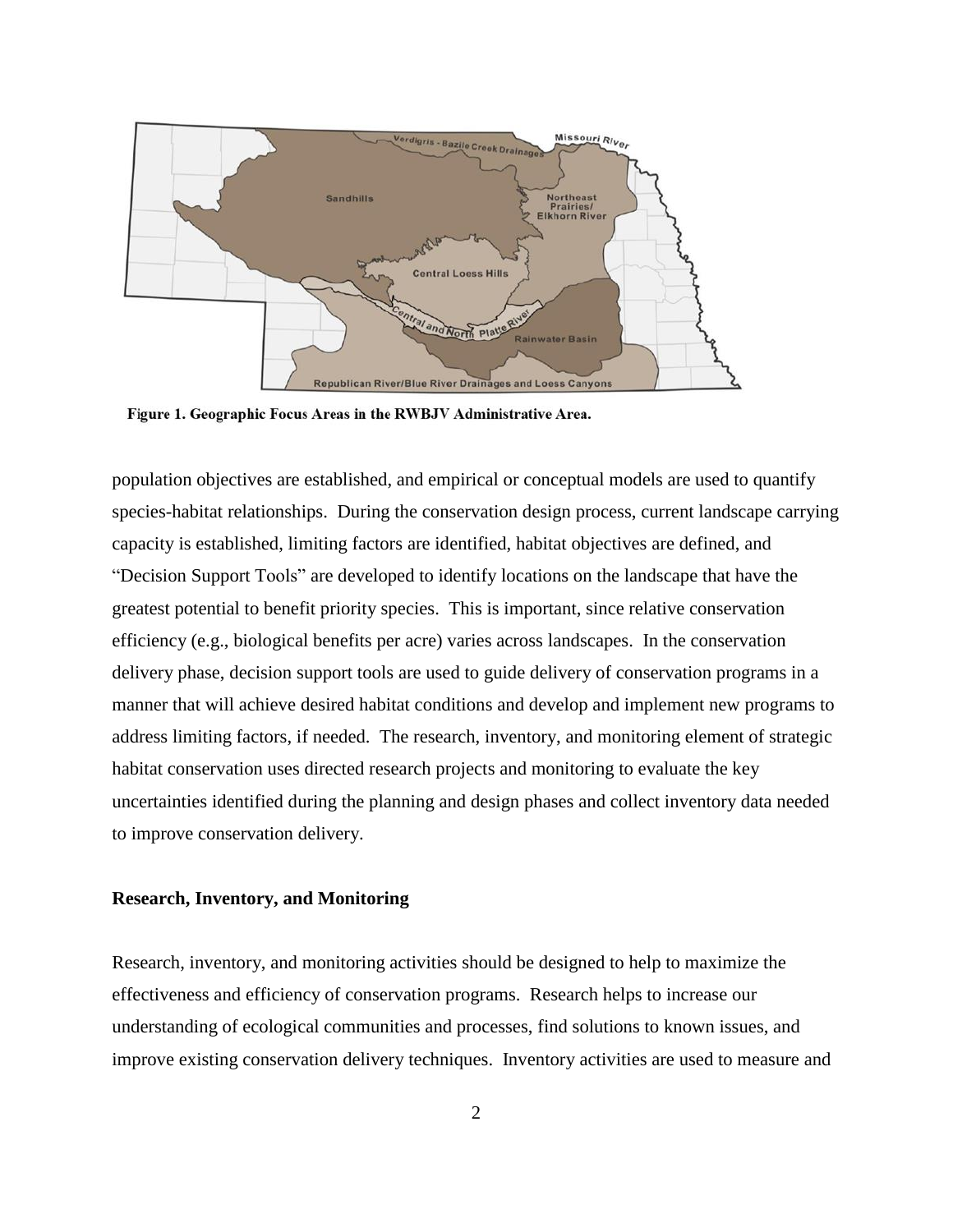document current resources and identify needs and limitations. Long-term monitoring documents changes in species or communities and helps to determine whether conservation delivery is in fact moving the conservation estate in the direction necessary to support target populations.

Testing key uncertainties and measuring responses to management actions is critical in completing the strategic habitat conservation framework. For example, monitoring and evaluation efforts may focus on species response to pre- and post-management and vegetation treatments, particularly if a decision support tool was used to identify suitable landscapes where habitat enhancement would most likely benefit targeted species. One of the most common methods of evaluation is casual observation, which is subjective and opportunistic. Although there is some value to this approach, the RWBJV will continue to encourage and conduct more structured and targeted research, inventory, and monitoring activities to quantitatively address key uncertainties and evaluate the assumptions identified in the planning process.

The RWBJV collaborates with the U.S. Geological Survey, U.S. Fish and Wildlife Service, U.S. Environmental Protection Agency, Natural Resources Conservation Service, Landscape Conservation Cooperatives, universities, and other partners to help facilitate directed research projects that investigate key uncertainties. Projects often focus on measuring cause-effect relationships as they pertain to wetland and grassland habitats or species response to habitat conditions. Most deal with specific questions that can be addressed as part of a two- to five-year research project. Habitat inventory projects have often been conducted by the RWBJV and focused on comparing historic and contemporary habitat conditions (Bishop et al. 2010). Longterm monitoring projects have been collaborative efforts that often leverage RWBJV partner resources. Examples of previous long-term monitoring efforts include projects designed to understand the temporal variation of available wetland habitat or to quantify the impacts of different wetland vegetation management practices. The RWBJV will continue to pursue funding that supports research, inventory, and monitoring to directly test assumptions on which the RWBJV Implementation Plan and associated bird plans are based, or assumptions used in directing management decisions.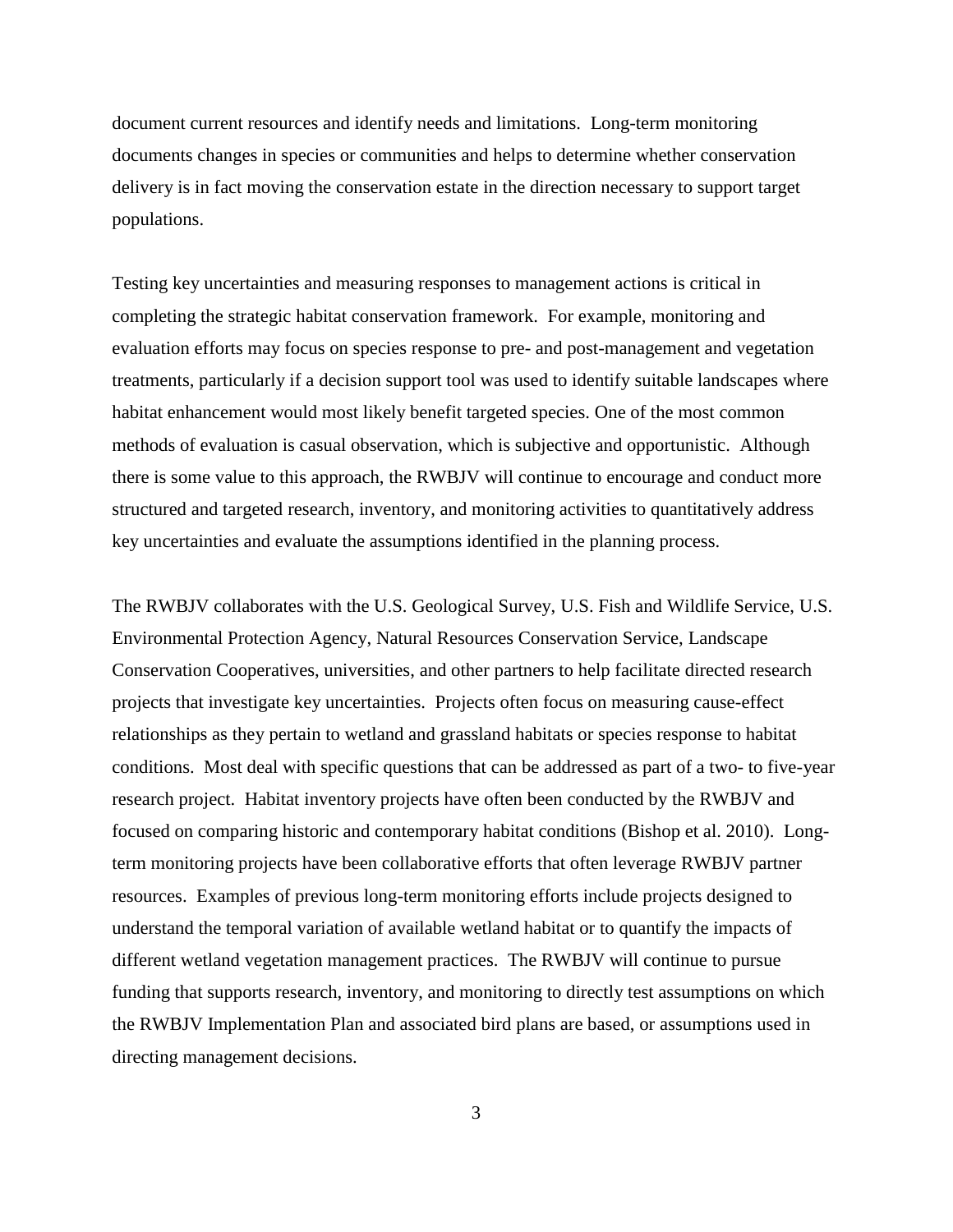#### <span id="page-6-0"></span>**Biological Foundation**

To further facilitate integrated bird conservation and to advance the improvement and revision of the RWBJV bird conservation plans, we have developed a list of research, inventory, and monitoring needs. Finding answers to the research questions identified in this document will reduce uncertainties and improve decision-making capacity. Work products will include:

- 1. Population goals that originate from national bird conservation plans. Population-based habitat objectives expressed across multiple spatial scales.
- 2. Biological models with explicitly-stated, testable assumptions.
- 3. Research directed at testing models and assumptions.
- 4. Population and habitat inventory and monitoring programs.

We created this plan, using input from many RWBJV partners, to outline the key uncertainties and biological questions that we have identified in regards to management of migratory landbirds, shorebirds, waterbirds, and waterfowl that use the RWBJV Administrative Area. Emphasis is also placed on human dimensions concerns that impact stakeholders in the RWBJV Administrative Area. The RWBJV Research, Inventory, and Monitoring Plan is a living document that will undergo frequent revisions as the RWBJV applies the principles of adaptive science-based management (USFWS 2008) to bird conservation throughout its GFAs.

**PURPOSE:** To identify assumptions and uncertainties pertaining to conservation and management of birds and their habitats in the RWBJV Administrative Area and to provide a comprehensive list of research tasks that may help address these key questions.

### **GOALS:**

- 1) To improve our understanding of wetland, grassland, and avian ecology in order to allow for more efficient and effective use of limited conservation and management resources.
- 2) To explore human dimensions of natural resources in order to increase support for conservation activities among stakeholders in the Rainwater Basin Joint Venture Administrative Area.

4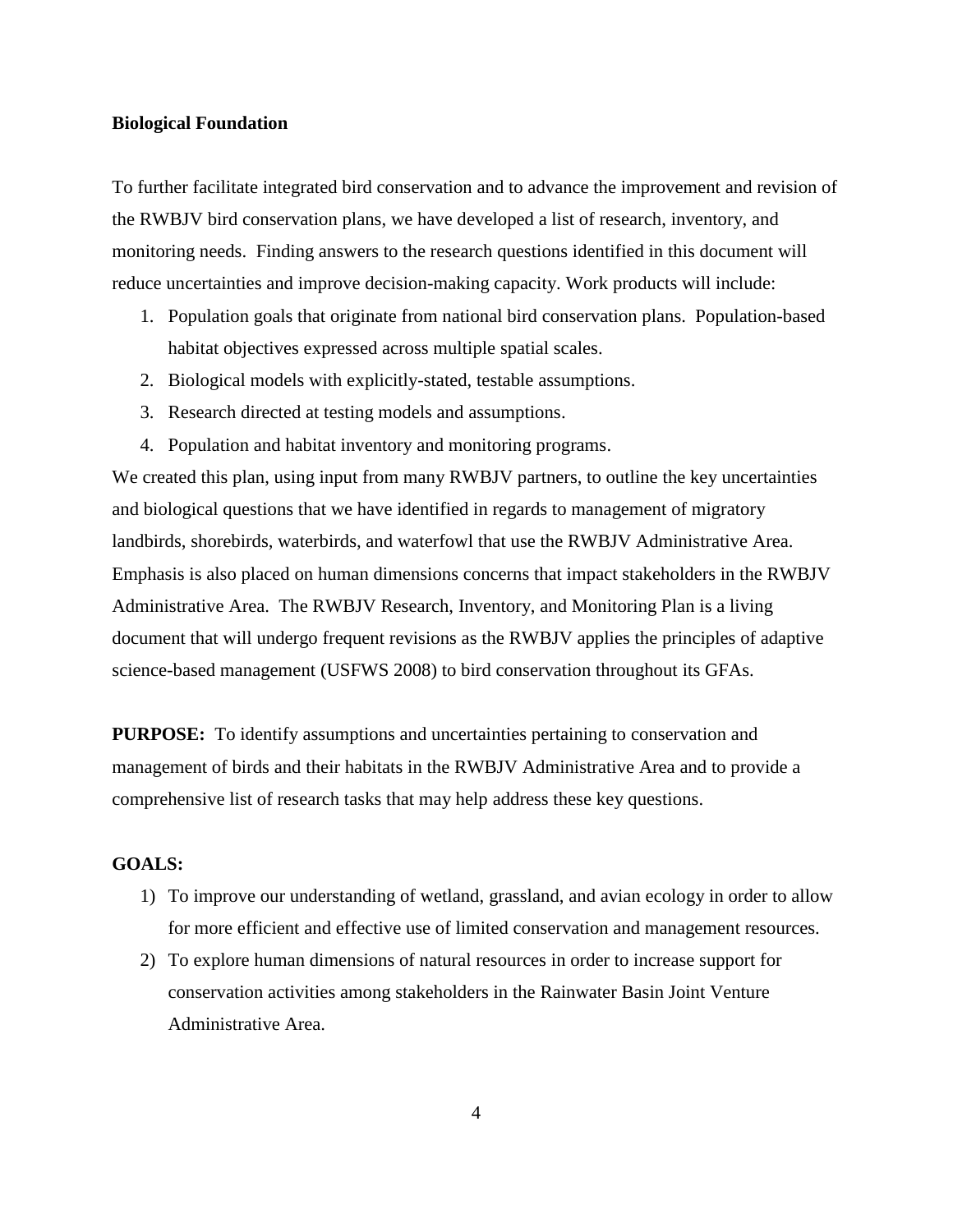#### <span id="page-7-0"></span>**WATERFOWL**

Although habitat objectives have historically been stated as acreage benchmarks, the NAWMP called for increased attention to the relationship between waterfowl populations and their habitats (NAWMP 2004, NAWMP 2012). In both recent versions of the NAWMP, priority landscapes were identified to meet the annual life-cycle needs of waterfowl. As a result of its mid-latitude juxtaposition, the RWBJV Administrative Area contains migration stopover, breeding, and wintering habitat for waterfowl.

The RWBJV's Conservation Planning Workgroup established energetic objectives to determine habitat needs (RWBJV 2013a). Estimated energetic needs were calculated based on the proportion of each waterfowl species that is anticipated to use the RWB GFA during spring migration if NAWMP population goals are met (NAWMP 2004). These energetic objectives are linked to population carrying capacity based on the assumption that foraging resources are the primary determinant of carrying capacity within the RWB. Spring waterfowl population numbers within the RWB GFA have been estimated from a combination of directed research projects and published reports (Bellrose 1980, Benning 1987, Gersib et al. 1989, Vrtiska and Sullivan 2009, Pearse et al. 2011). It has been estimated that, at one time, as much as 90% of the mid-continent population of greater white-fronted geese, approximately 50% of mid-continent mallards, and 30% of the continental Northern pintail breeding population used the area (Gersib et al. 1989). Current lesser snow goose population estimates fall between 1.5-7.0 million, which varies with annual changes in water and wetland conditions (Vrtiska and Sullivan 2009). Waterfowl migrations during the fall appear to involve far lower numbers, with shorter stays over a more extended migration season (Bellrose 1980, Bishop and Vrtiska 2008).

Bellrose (1980) noted that the Sandhills may contain some of the highest quality duck breeding habitat south of the Prairie Pothole Region. The Sandhills GFA may become even more important to duck populations in the future as breeding habitat loss in the Prairie Pothole Region accelerates due to increases in tillage agriculture, fossil fuel development, and climate change. Although the Sandhills contain a high amount of grassland nesting habitat for ducks, recent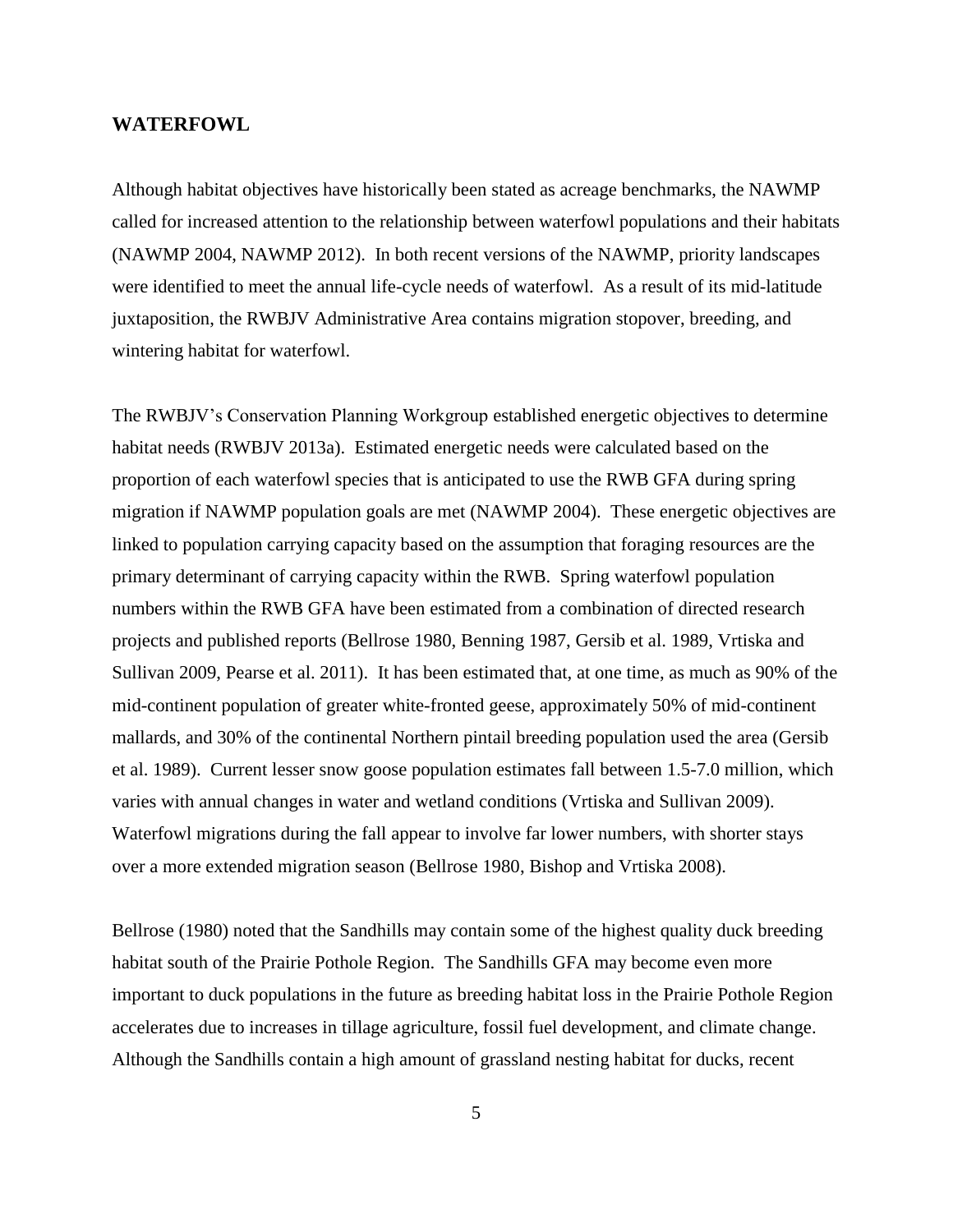research has indicated that nest success is low (Walker et al. 2008). The Sandhills also provide breeding and non-breeding habitat for a majority of the High Plains flock of trumpeter swans. The number of waterfowl breeding in other parts of the RWBJV Administrative Area is not known, but assumed to be low (Harding 1986).

If NAWMP population goals are reached, it is estimated that at least 8.6 million waterfowl will use the RWB GFA and adjacent central Platte River GFA during spring migration (RWBJV 2013*a*). Mallard and Northern pintail numbers would reach approximately 4.2 million and 800,000, respectively. The balance of duck numbers would primarily consist of Blue-winged teal, Green-winged teal, Northern shoveler, American wigeon, and gadwall. It is expected that more than 400,000 Canada geese in the Great Plains, Western Prairie, and Tall Grass Prairie populations and millions of lesser snow geese and Ross's geese will also utilize stopover habitat in the RWBJV Administrative Area.

The RWBJV used the strategic habitat conservation (USFWS 2008) framework to select a subset of priority species: mallard, Northern pintail, greater white-fronted goose, lesser snow goose, and trumpeter swan (RWBJV 2013*a*). These five species were selected because of their national priority and because their habitat needs were likely to represent the full spectrum of roles that wetlands in the RWBJV Administrative Area play during both the non-breeding (Webb et al. 2010, Pearse et al. 2011) and breeding seasons (Harding 1986, Grosse et al. 2012). New research or monitoring projects should focus on one or more of these five priority species. As the RWBJV moves forward in pursuit of waterfowl conservation in its Administrative Area, several research, inventory, and monitoring issues need to be addressed.

#### <span id="page-8-0"></span>**Issues of Concern and Related Tasks**

**Issue 1:** Recent estimates of breeding ducks in the Sandhills GFA range from 77,000-124,000, but may be as high as 275,000 in some years (Vrtiska and Powell 2011). There are uncertainties associated with breeding duck population objectives derived for the Sandhills based on these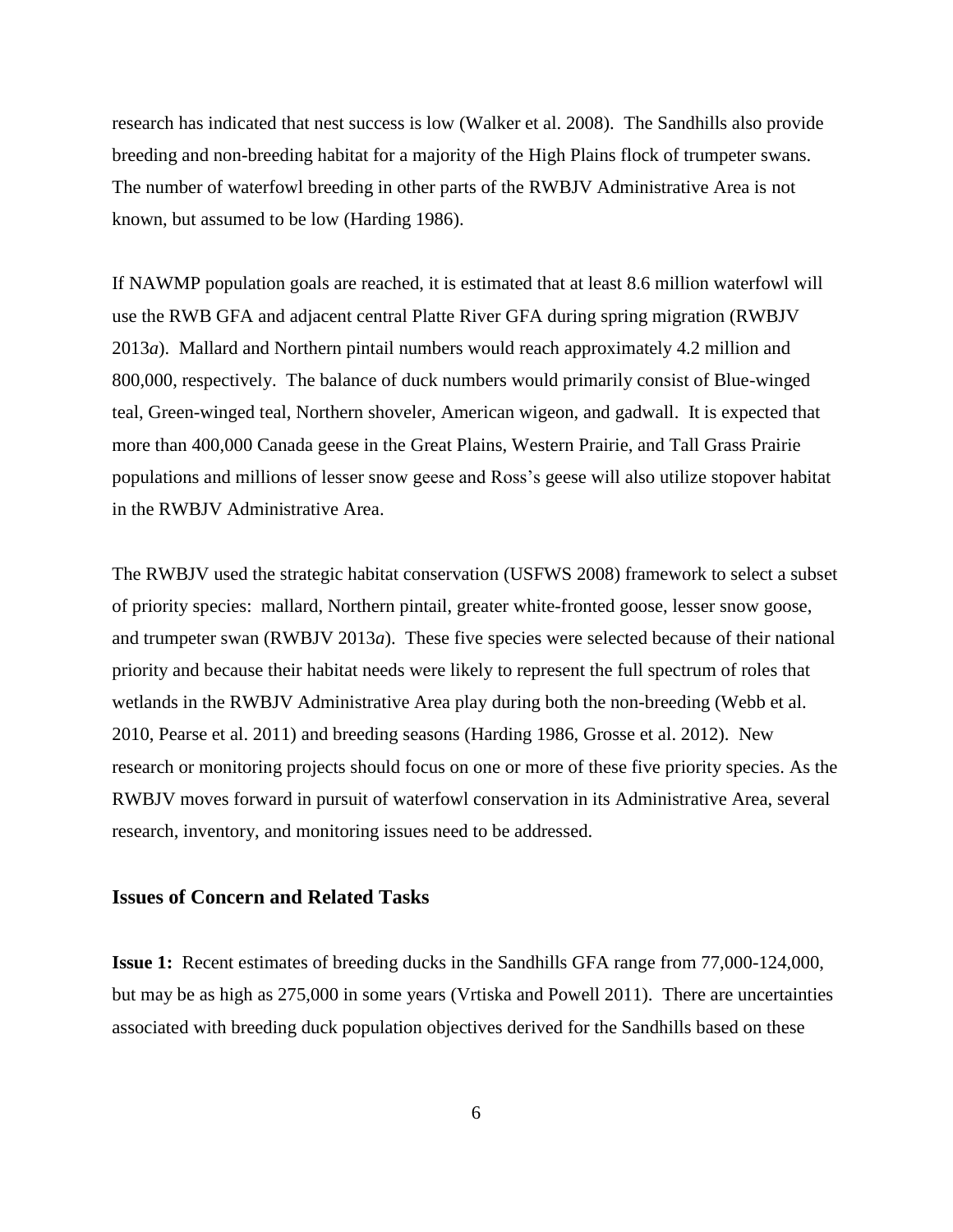estimates. The current and future importance of the Sandhills to continental breeding duck populations is not known.

**Task 1.1:** Refine estimates and describe settling patterns of breeding duck populations in the Sandhills using 4-square mile survey methodology.

*Task 1.2:* Determine whether carrying capacity for breeding ducks in the Sandhills may be limited by availability of pre-breeding foraging resources, upland nesting habitat, brood-rearing wetlands, or some other factor.

*Task 1.3*: Explore and annually monitor the available habitat during the breeding season in the Sandhills using GIS and/or remote sensing.

*Task 1.4:* Establish quantifiable population objectives based on more recent population estimates for breeding ducks in the Sandhills.

**Issue 2**: The Sandhills contain a large amount of grassland duck breeding habitat, but it appears low nest success greatly reduces recruitment.

*Task 2.1*: Initiate research to better understand which habitat features influence nest site selection, nest success, and recruitment of ducks in the Sandhills.

*Task 2.2:* Compare nest survival rates on publically-owned National Wildlife Refuge lands to those on nearby privately-owned properties.

**Task 2.3**: Explore how different grazing systems may affect breeding ducks.

*Task 2.4*: Identify which breeding habitat management strategies are most compatible with cattle production in the Sandhills.

*Task 2.5*: Explore possible predator management actions to increase duck nest success. **Issue 3**: The High Plains flock of trumpeter swans has exceeded the most recent population goal and continues to increase at a rate of about 4% per year. The carrying capacity for trumpeter swans in the RWBJV Administrative Area is not known.

**Task 3.1**: Identify and create an inventory of potential breeding and non-breeding habitat available to trumpeter swans in the RWBJV Administrative Area.

**Task 3.2**: Estimate breeding and non-breeding carrying capacity of trumpeter swans. **Issue 4:** Population estimates for migrating waterfowl in the Central Loess Hills, Sandhills, Northeast Prairies/Todd Valley, Republican/Blue Rivers, and Verdigris-Bazile/Missouri River GFAs are unavailable. There is recognition of the interchange between the RWB and the central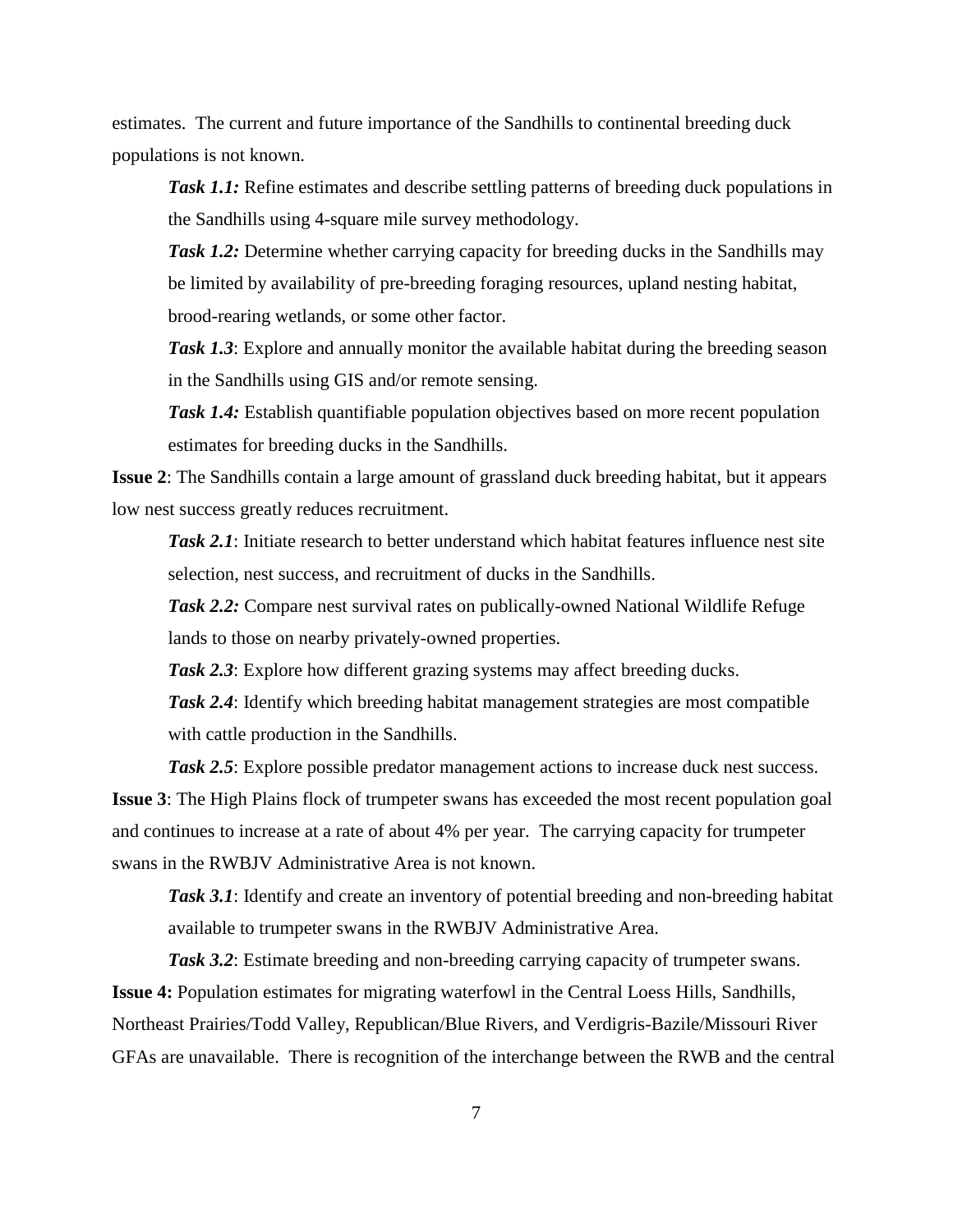Platte River GFAs during intense climatic events or periods of extreme drought, and this may occur to some extent with these other landscapes.

*Task 4.1*: Conduct waterfowl surveys on the central Platte River to determine the timing and extent of use during spring migration and factors that are associated with movements between the RWB and central Platte River.

**Task 4.2**: Conduct spring waterfowl population surveys in the Central Loess Hills, Sandhills, Northeast Prairies/Todd Valley, Republican/Blue Rivers, and Verdigris-Bazile/Missouri River GFAs to determine the importance of these areas as alternative habitats during times of low habitat availability within the RWB and central Platte River.

**Issue 5:** Historically, the RWB in south-central Nebraska has served as an important spring staging area for white-fronted geese, hosting more than 90% of the total Mid-continent Population. Significant declines have been noted in the RWB in recent years, although there has been little change in the total size of the Mid-continent population.

*Task 5.1*: Conduct research to determine whether the decline in numbers of spring migrating white-fronted geese in the RWB is due to changes in migration routes, timing, or some other factor.

*Task 5.2*: Determine whether this change in spring migration habits may eventually have a negative impact on the Mid-continent population overall.

**Issue 6:** Currently, RWBJV habitat objectives for the RWB GFA are set based on different ownership classes (i.e. public lands, private lands enrolled in conservation programs, and private lands not enrolled in conservation programs). It is unclear whether this method of allocating habitat objectives is the most effective and useful approach to setting objectives.

**Task 6.1**: Explore the appropriateness of using alternative categories when setting objectives.

**Issue 7**: Plant foods, especially moist-soil plant seeds, are important for spring-migrating waterfowl in the RWB. A better understanding of how abundance of these foods varies under different management and ownership scenarios is needed. In particular, grazing may be the most common management technique used in the area and more information is needed regarding the waterfowl forage production potential of grazed wetlands.

8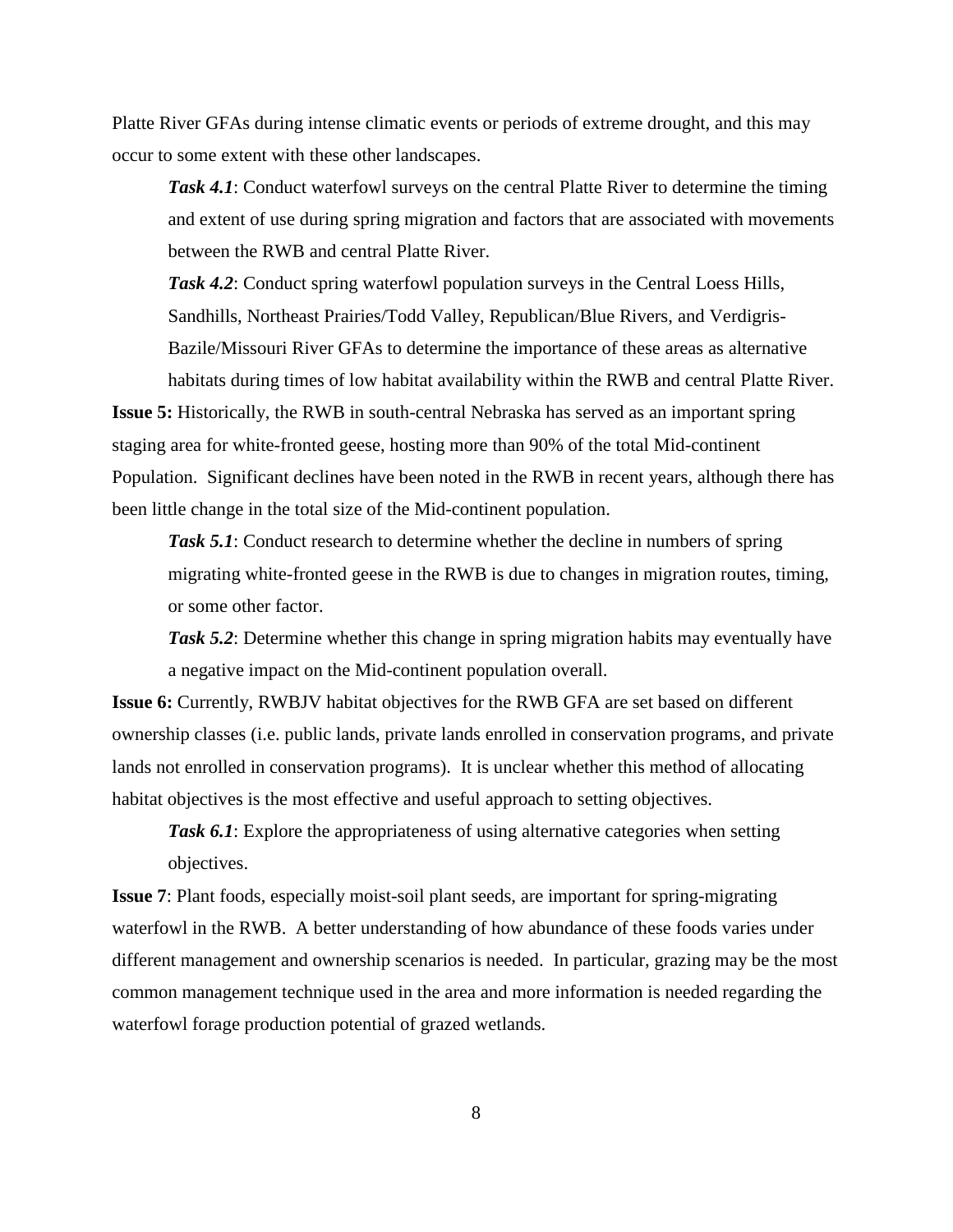*Task 7.1*: Evaluate spring foraging resources available under different ownership classes and how they are impacted by various management treatments.

**Task 7.2:** Construct models linking management activities to kilocalorie production. **Issue 8:** Some of the numbers used in creating the model of energetic requirements of migratory waterfowl in the RWB were based on assumptions, rather than empirical data. For example, uncertainty exists regarding the energetic values assigned to different habitat types (e.g., moistsoil units, cropped wetlands, etc.) and residency time of some waterfowl species.

**Task 8.1**: Conduct a sensitivity analysis to measure the effect of changes in each parameter in the bioenergetics model.

*Task 8.2*: Estimate the available kilocalories in various habitat types.

*Task 8.3*: Construct models linking management activities and changes in ponded wetland availability to kilocalorie production.

*Task 8.4*: Determine the residency times for migrating waterfowl in the RWB.

Task 8.5: Integrate new data into the existing bioenergetics model as it becomes available and identify remaining data gaps.

**Issue 10:** There is a need for waterfowl population monitoring programs in the RWB and central Platte River GFAs that will help to further refine our current understanding of waterfowl use/habitat interrelationships.

*Task 10.1:* Develop standardized waterfowl population monitoring procedures that allow survey objectives to be linked to management questions and to help us determine how birds are distributed across the landscape in relation to habitat.

**Task 10.2**: Create and utilize a waterfowl species-habitat model to develop decision support tools to help prioritize wetland conservation and restoration.

**Issue 11:** The RWBJV Implementation Plan focuses on the need to restore wetlands and their watersheds in the RWB, particularly for the benefit of waterfowl. However, we don't fully understand the best restoration approaches to implement to obtain an increase in wetland function for the targeted species and the related cost/benefits of these actions.

*Task 11.1*: Evaluate and compare current wetland and watershed restoration techniques to determine which are the most effective at restoring wetland function.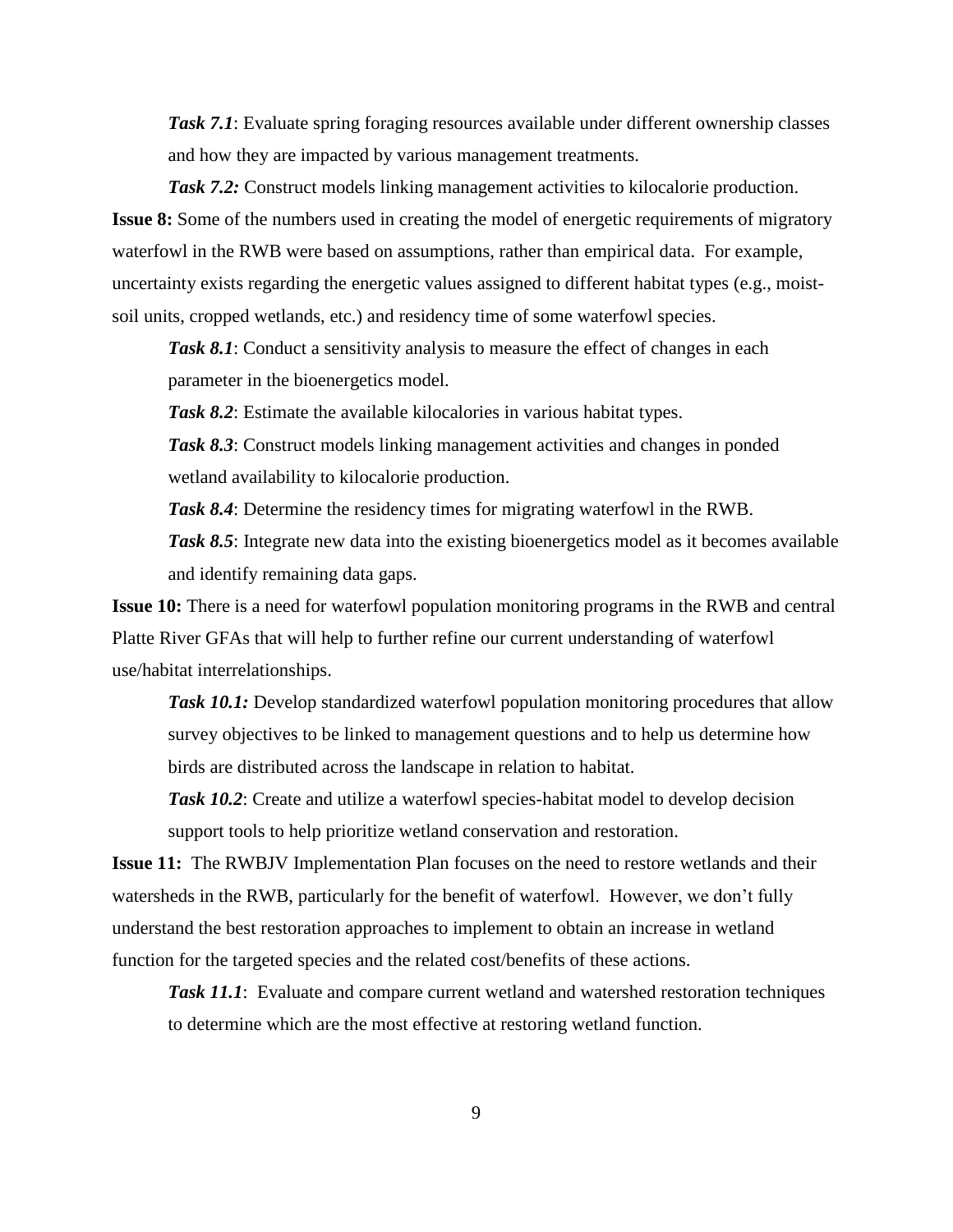*Task 11.2*: Conduct a cost-benefit analysis to determine which wetland and watershed restoration methods result in the greatest increase in waterfowl foraging resources while incurring the lowest costs over the long-term.

*Task 11.3*: Implement a long-term monitoring program to determine whether the positive effects of restoration decrease over time.

**Issue 12:** Currently, the RWBJV partnership conducts an Annual Habitat Survey which uses color-infrared aerial photography to document spring habitat conditions in the RWB each year. This valuable data is used to inventory available waterfowl habitat and document changes over time. Additionally, a database of GIS map layers is being maintained and continually updated with new information. These data may also be used to improve conservation design and delivery for the benefit of waterfowl and other birds.

*Task 12.1*: Continue to maintain and update geographic and habitat databases using the most up-to-date technologies and methodologies available.

#### <span id="page-12-0"></span>**LANDBIRDS**

To help guide landbird conservation, the RWBJV developed an initial set of priority species, established population objectives and habitat goals necessary to sustain those priority species at target levels (RWBJV 2013*b*). Based on the PIF North American Landbird Conservation Plan (Pashley et al. 2000), a set of six vulnerability factors were used as criteria to scale down regional priority species and identify which landbird species require attention within the RWBJV Administrative Area. The RWBJV refined the PIF North American Landbird Conservation Plan list of 31 landbird species of regional concern and the 13 stewardship species to create a list of priority species that could be positively influenced by conservation delivery in the RWBJV Administrative Area. Priority was given to species designated in the PIF North American Landbird Conservation Plan as being in need of Critical Action, Immediate Action, Management Action, or Long-term Planning and Responsibility. Because of their value as game species, the RWBJV also included Ring-necked pheasant and Northern bobwhite as priority species in the RWBJV Landbird Plan. While the PIF North American Landbird Conservation Plan designates species of concern and stewardship species within each BCR, the RWBJV Administrative Area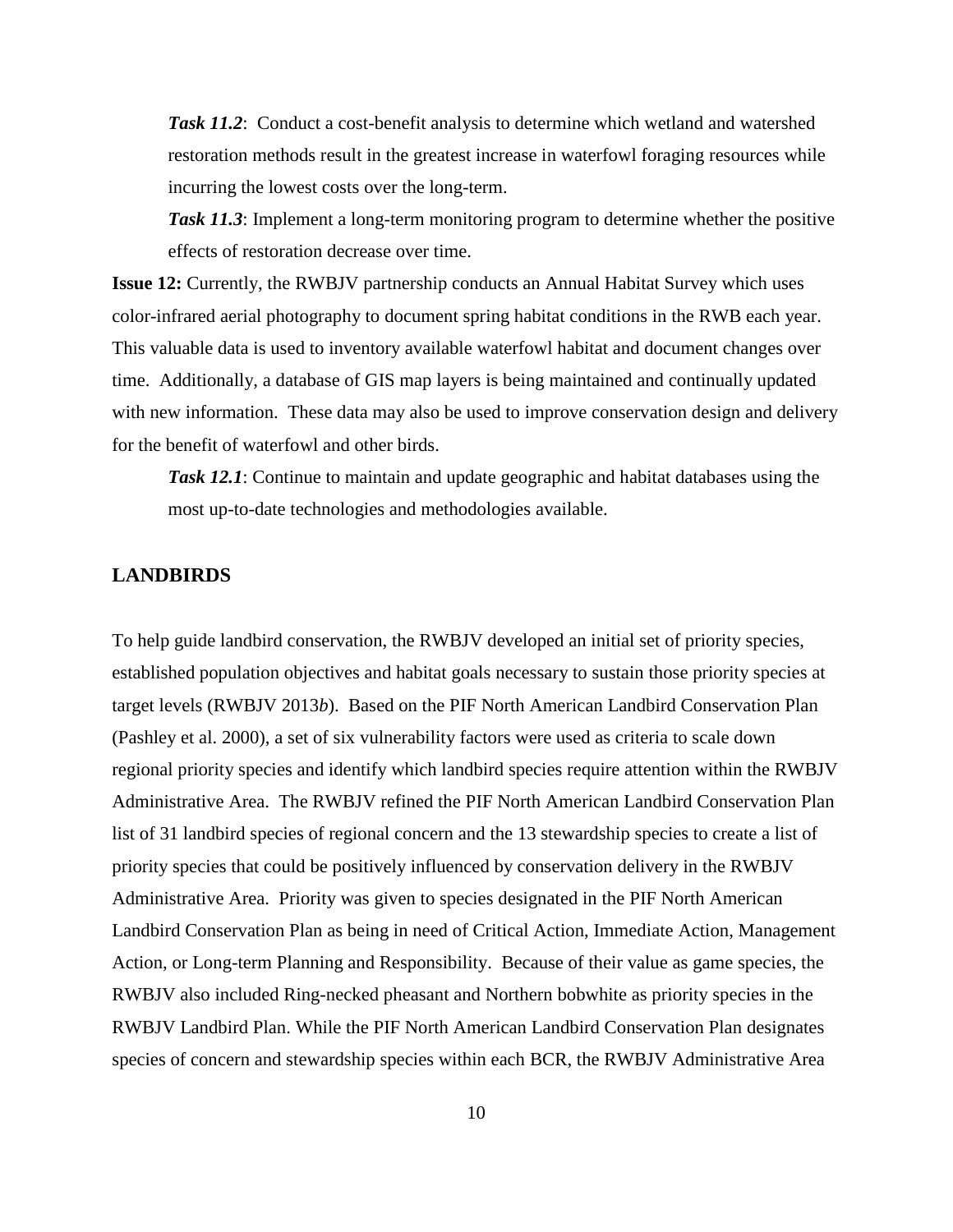is limited to Nebraska's portion of BCR 19 and BCR 11. Therefore, any species whose populations mainly fall outside of Nebraska were eliminated from the planning process. Based on these criteria, the RWBJV identified 19 priority species, and new or ongoing research, inventory or monitoring projects should focus on these 19 priority landbird species (RWBJV 2013*b*).

To establish landbird conservation benchmarks, the RWBJV used the Hierarchical All-Bird Strategy database developed by the Playa Lakes Joint Venture and refined by the Nebraska Bird Partnership. Species-specific estimates of landscape carrying capacity were calculated by integrating multiple species density estimates from directed research projects and land cover data describing the RWBJV Administrative Area (RWBJV 2013*b*). Estimates of landscape carrying capacity for individual species were used in conjunction with Breeding Bird Survey population trend data to establish species population goals for the next 20 years. For priority landbird species demonstrating drastic declines over the last 60 years, a goal was set to double the current landscape carrying capacity for each species by 2030. Population goals were established at 1966 population levels for species that have undergone moderate declines. Finally, goals were set to maintain current population levels for species that have seen no declines in the RWBJV Administrative Area. Key issues and tasks for research, inventory and monitoring efforts were identified to help meet objectives outlined for landbird conservation in the RWBJV Administrative Area.

#### <span id="page-13-0"></span>**Issues of Concern and Related Tasks**

**Issue 13:** Except for populations with limited distributions, reliable population estimates are unknown for most landbird species, resulting in population targets being established from regional Breeding Bird Survey population trends and species density estimates per habitat type identified in scientific literature.

*Task 13.1:* Assess the utility of scaling down BCR Breeding Bird Survey trends to establish population goals.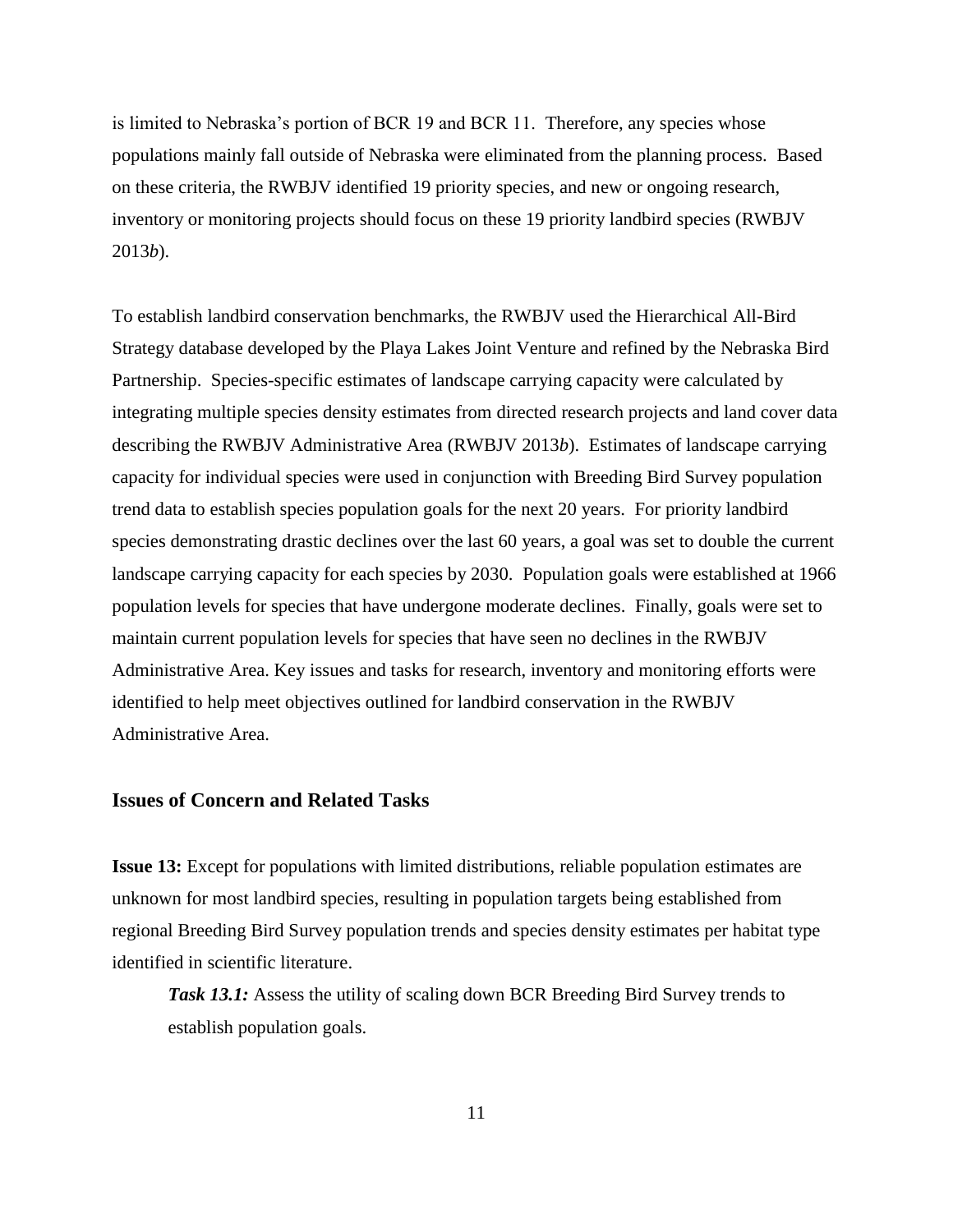*Task 13.2:* Re-evaluate species' density estimates reported in the literature and whether they can be used to determine current carrying capacity in the RWBJV Administrative Area.

*Task 13.3:* If species' density estimates are found to be useful, they should be updated as new literature is published, especially for studies within the RWBJV Administrative Area.

**Issue 14:** A goal of the RWBJV is to have spatially explicit models that help describe habitat relationships for all priority species with the RWBJV Administrative Area. These models will allow conservation agencies to identify where in the landscape various species occur, where core populations exist, and what population responses may result from implementation of future conservation actions. Several of these models have already been created.

*Task 14.1*: Create species distribution models for all other priority species that do not yet have one to help prioritize conservation delivery and identify opportunities for habitat restoration.

**Issue 15:** A majority of the priority landbird species identified by the RWBJV rely on grassland habitats. Currently, two strategies are being used to achieve landscape carrying capacity goals for priority species in grasslands: eastern red cedar removal and Conservation Reserve Program enrollment (RWBJV 2013*b*). It is often assumed that species will respond positively to cedar removal and other grassland management actions without consideration to timing, intensity, or composition of the surrounding landscape. Additionally, the future of the Conservation Reserve Program is uncertain.

**Task 15.1**: Develop additional strategies to improve habitat conditions on existing grasslands in the RWBJV Administrative Area.

*Task 15.2:* Use an adaptive management approach to determine whether current grassland restoration and management techniques are being used in the most effective and efficient manner.

*Task 15.3:* Assess the effectiveness of management actions for priority species using an experimental design that will test for effects of treatment timing and intensity, particularly if the landscape has been previously deemed suitable for a priority species based on a decision support tool.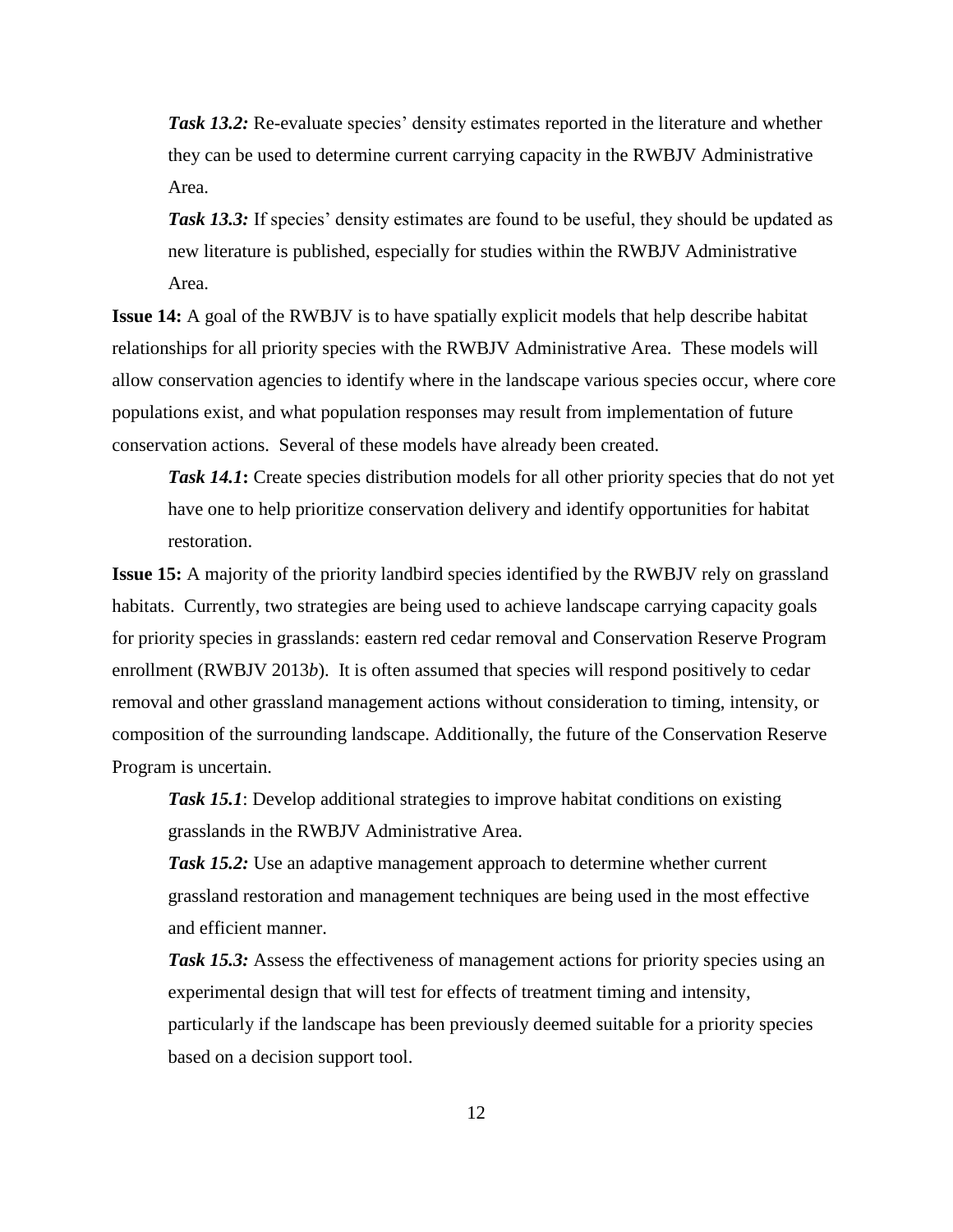**Issue 16:** The Hierarchical All-Bird Strategy database assumes that carrying capacity estimates are constant for each habitat type, regardless of the landscape context. However, edge effects are not accounted for in the Strategy.

*Task 16.1:* Establish new density estimates in habitat types congruent to those used to establish population objectives by conducting point counts and utilizing distance sampling methodology.

*Task 16.2:* Compare the species density estimates per habitat type throughout the RWBJV Administrative Area.

**Task 16.3:** If necessary, revise population objectives to account for surrounding landscape composition, fragmentation, configuration, and edge effects.

**Issue 17:** Although some resources are available for public lands, standardized procedures and protocols are needed for keeping inventories of grassland restoration and enhancement on both public and private lands in the RWBJV Administrative Area.

*Task 17.1:* Develop GIS databases to facilitate the collection, storage, analysis, and sharing of grassland restoration data on public and private lands.

**Issue 18:** Seed broadcasting, prescribed burning, inter-seeding, and grazing are some of the grassland restoration techniques currently being used in the RWBJV Administrative Area. It is not known which of these are the most effective or cost-efficient at providing suitable long-term habitat for grassland landbirds.

**Task 18.1:** Conduct long-term monitoring  $(\geq)$  years) to investigate the impacts of current grassland restoration and habitat management practices on vegetative structure, diversity, and landbird populations.

**Issue 19:** Decision support tools and species distribution models are often used to make decisions about landbird habitat restoration and improvement. There is uncertainty about whether landbird species are responding to habitat management as predicted by the decision support tool and/or spatial modeling.

*Task 19.1:* Conduct research to test the underlying assumptions and effectiveness of the decision support tool and/or spatial modeling, particularly regarding species responses to management activities.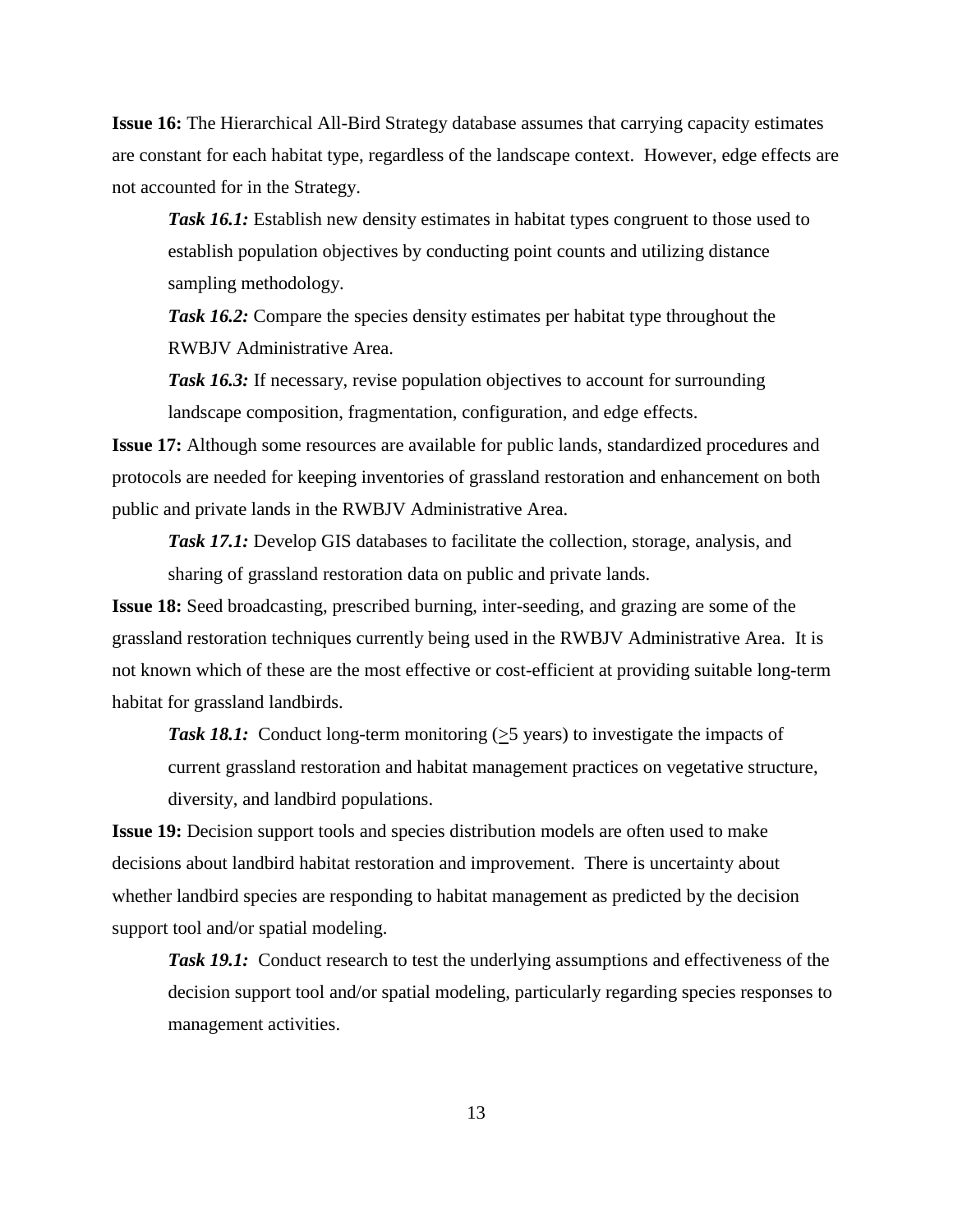**Issue 20**: Ring-necked pheasant and Northern bobwhite are priority species for many of the RWBJV partners due to their value as a game species. Both species have experienced steep population declines in recent years.

**Task 20.1**: Use spatial modeling to identify opportunities to create or improve habitat for these species with emphasis on increasing public hunting access.

*Task 20.2*: Determine possible causes of and solutions to declines for these game bird species in the RWBJV Administrative Area.

**Issue 21:** While greater prairie chickens have experienced population declines through most of their range, numbers in Nebraska have been stable or increasing. Greater prairie chicken habitats in the RWBJV Administrative Area will become even more important to the persistence of the species in the coming years if populations outside the area continue to decline. More information is needed to effectively manage this species.

*Task 21.1*: Conduct a complete inventory of spring breeding greater prairie chicken leks in the RWBJV Administrative Area.

*Task 21.2*: Estimate average size of greater prairie chicken leks and use this data to generate regional population estimates.

*Task 21.3*: Create a species distribution map using lek survey data.

#### <span id="page-16-0"></span>**SHOREBIRDS**

Recent estimates suggest the RWBJV Administrative Area supports over 411,000 breeding shorebirds and 1.7 million migrating shorebirds (RWBJV 2013*c*). If population goals described in the U.S. Shorebird Conservation Plan (USFWS 2004) are reached, it is estimated that habitats in the RWBJV Administrative Area will need to support at least 3.4 million shorebirds.

The diversity of wetlands found in the RWB attracts a diversity of shorebird species and a significant proportion of the population for some species. To guide conservation planning, the RWBJV developed a bioenergetics model that estimated that the RWB GFA will need to provide 207 million kilocalories or 20,260 acres of suitable foraging habitat at U.S. Shorebird Conservation Plan goal levels and wetland habitats within the entire RWBJV Administrative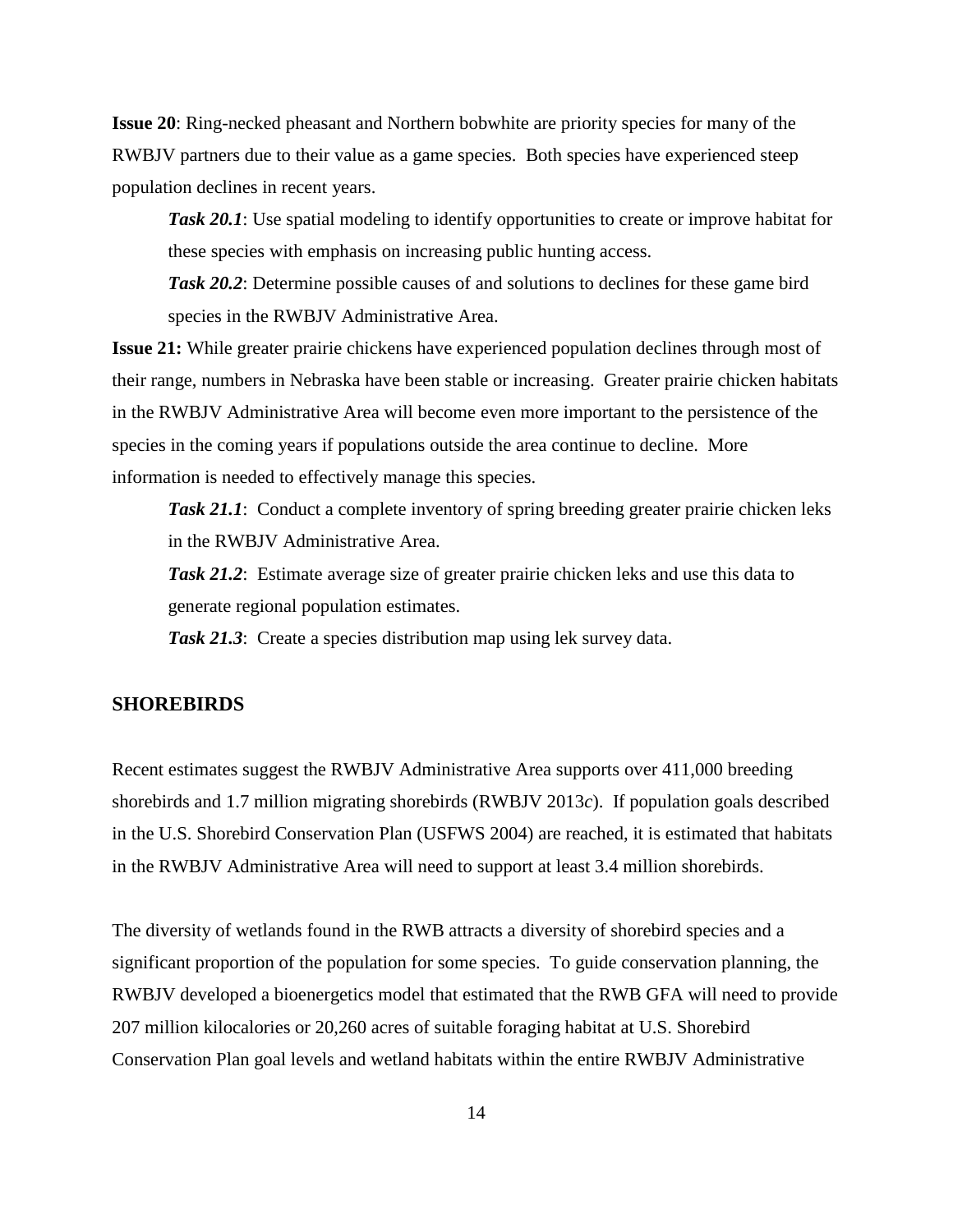Area will need to provide another 2.1 billion kilocalories or 202,815 acres of suitable foraging habitat (RWBJV 2013*c*). Recent habitat inventories suggest there may be adequate total wetland acres to meet estimated kilocalorie needs in the RWB GFA; however sufficient acres of ponded, or available, habitat are not present for shorebirds during migration.

To make the RWBJV Shorebird Plan relevant to managers, shorebirds were aggregated into four primary foraging guilds with habitat objectives described for each guild. The four foraging guilds are: agri-probers and upland associates (e.g. killdeer), small-bodied probers/gleaners (e.g. piping plover), large-bodied probers (e.g. willet), and swimmers (e.g. Wilson's Phalarope).red phalarope). The bioenergetics model outputs and habitat inventories indicate a habitat deficiency for species in the small-bodied probers/gleaners and large-bodied probers foraging guilds (RWBJV 2013*c*). Conservation delivery strategies for migrating shorebirds mirror the strategies described in the RWBJV Waterfowl Plan. These strategies focus on: 1) wetland/watershed conservation to increase wetland acres; 2) improved hydrologic function (number of acres that pond water) to increase available habitat during shorebird migration; and 3) appropriate management to promote desired habitat conditions. Conservation delivery will be completed along the major riverine systems found in the RWBJV Administrative Area to provide suitable nesting habitat for piping plovers. In the Sandhills GFA, conservation actions will need to be further developed to provide opportunities to increase habitat for breeding shorebirds and complement existing cattle production operations. The following is a list of research, inventory, and monitoring issues that, if addressed, will advance shorebird conservation in the RWBJV Administrative Area.

#### <span id="page-17-0"></span>**Issues of Concern and Related Tasks**

**Issue 22:** Population growth for migratory birds may be limited by events or circumstances on the breeding or wintering grounds or during migration. For many shorebird species, the factors that are most limiting to population growth are not known. It would be more efficient and effective to focus resources and efforts on those species that are having their population growth rates most limited by factors that occur in the RWBJV Administrative Area.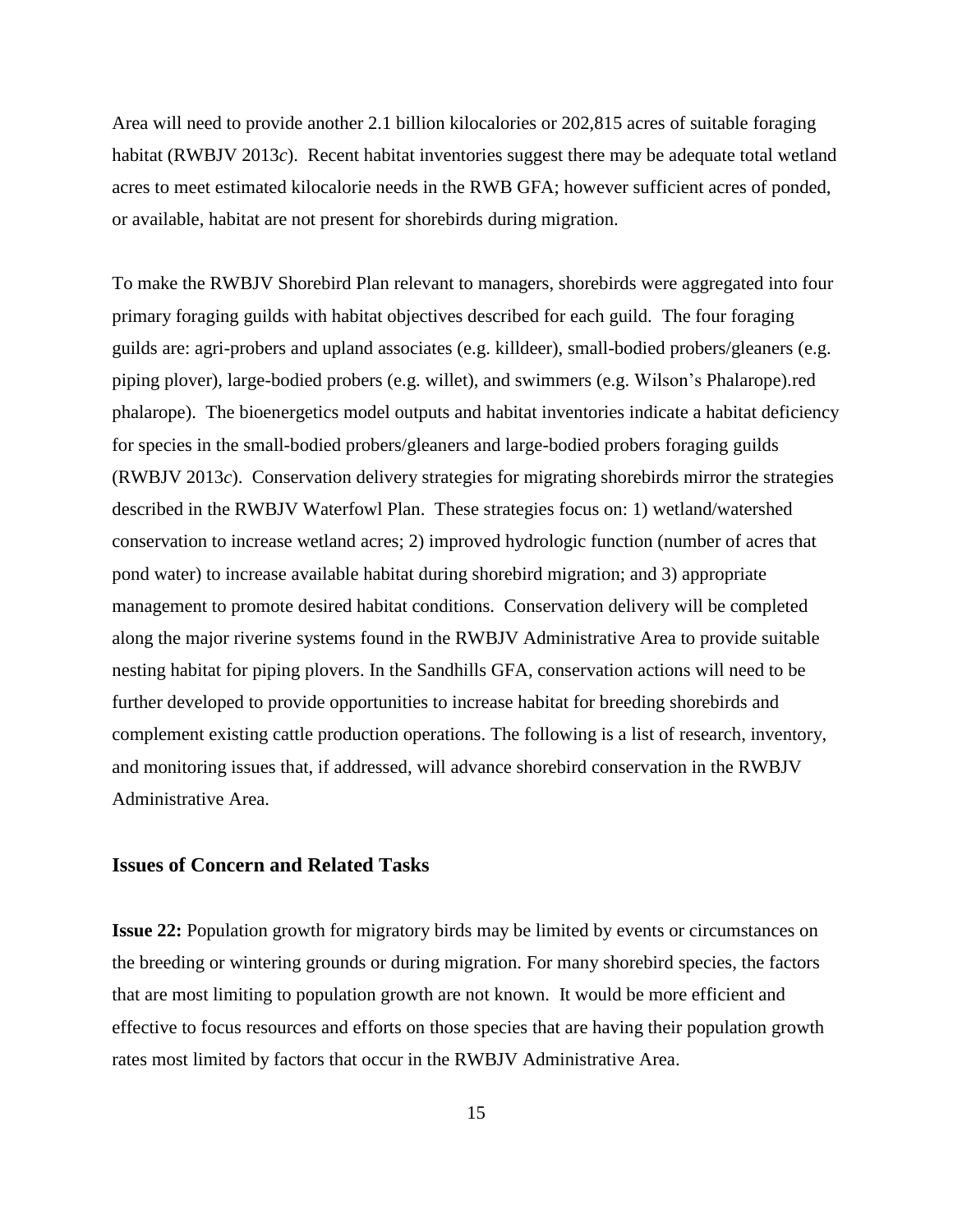*Task 22.1*: Collaborate with partners locally, regionally, nationally and internationally to identify specific limiting factors during individual species' annual cycle and when and where they occur.

**Task 22.2:** Identify those species that would benefit the most from actions in the RWBJV Administrative Area.

**Issue 23:** The majority of migrating shorebird population estimates used to establish population goals for the RWBJV Administrative Area were stepped down from a regional survey and all surveys have limitations. Thus, current estimates of shorebird use could be refined and improved. Additionally, while a coordinated shorebird monitoring program exists, it does not currently facilitate the refinement of population and habitat objectives.

*Task 23.1:* Design and implement research to further develop and refine shorebird use estimates and population goals within the RWBJV Administrative Area.

**Task 23.2:** Develop and implement a long-term statistically-based shorebird monitoring program that addresses multiple objectives (e.g., evaluating population targets, habitat objectives, and assessing population trends through collaboration with regional partners).

**Issue 24:** Some of the breeding shorebird estimates presented in the RWBJV Shorebird Plan are based on expert opinion, rather than empirical data. For some species, these estimates need to be validated in the RWBJV Administrative Area.

*Task 24.1:* Establish a research project to refine breeding population estimates and objectives, especially within the Sandhills GFA.

**Issue 25:** Broad, overarching habitat objectives have been established for the entire RWBJV Administrative Area. Unfortunately, these objectives lack description of wetland types, attributes, and landscape characteristics required to support or increase shorebird populations. Habitat suitability indices are used to predict a species use of a specific habitat type. Some of the information used to build many habitat suitability indices, however, is based on hypothesized species-habitat relationships, rather than empirical data.

*Task 25.1:* Establish a habitat assessment protocol to better refine the shorebird habitat suitability indices for different wetland types.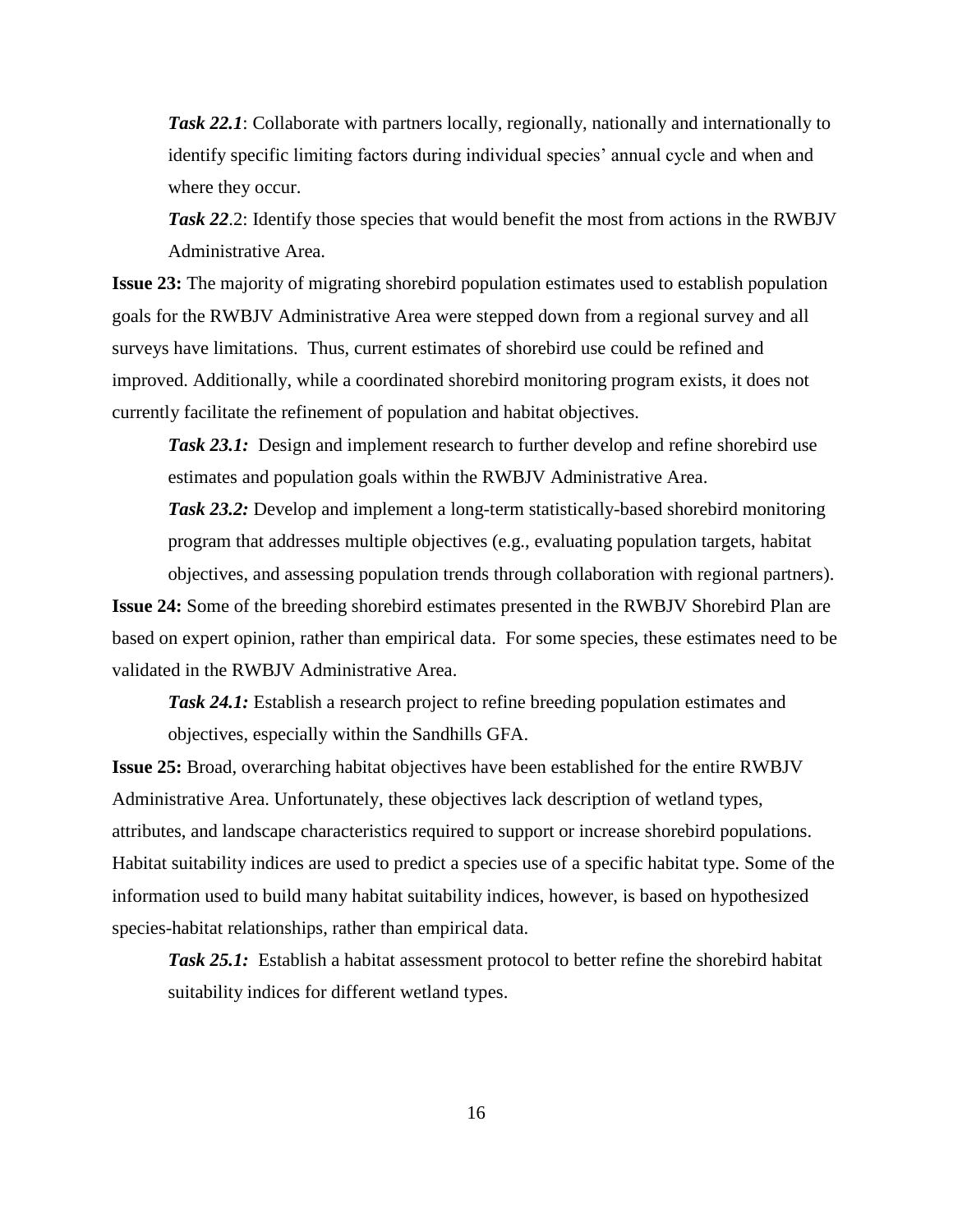*Task 25.2:* Initiate a research project studying shorebird habitat use across seasons and in the different GFAs in the RWBJV Administrative Area and use the data to create better and more specific habitat suitability indices.

**Issue 26:** Invertebrate abundance is directly related to the carrying capacity of different wetland habitats for non-breeding shorebirds. While some research has been conducted on invertebrate communities in the RWB GFA, the ability of different wetland types to support invertebrate foraging resources, and thus, non-breeding shorebirds, is largely unknown in other areas of the RWBJV Administrative Area.

*Task 26.1:* Assess invertebrate abundance in the different wetland habitat types found throughout the RWBJV Administrative Area using field data and published literature. **Task 26.2**: Use the invertebrate abundance estimates to improve the bioenergetics model and habitat suitability indices for shorebirds.

**Issue 27:** Vegetation structure, water depth, and other habitat features may limit the ability of shorebirds to access some invertebrate food resources (i.e. foraging efficiency) in certain habitat types. The bioenergetics model assumes shorebird foraging efficiency is uniform across different habitat types and that shorebirds stopover for a period of 7 days during spring migration.

**Task 27.1:** Initiate a research project to identify if shorebird foraging efficiency changes within different habitat types and adjust the shorebird bioenergetics model as needed. *Task 27.2:* Review published literature to see if there is any indication of impacts to foraging efficiency by the context of the surroundings (e.g. cropped wetlands compared to managed sites).

*Task 27.3:* Design and conduct a field study to assess turnover rates of shorebirds migrating through the RWBJV Administrative Area during spring migration.

**Issue 28:** Standardized procedures and protocols are needed for maintaining an up-to-date inventory of shorebird habitat capabilities on public lands in the RWBJV Administrative Area.

**Task 28.1:** Improve the process for maintaining and refining the GIS database of shorebird habitat on public lands throughout the RWBJV Administrative Area.

**Issue 29:** There is a lack of spatial data depicting the availability and distribution of shorebird habitat across the landscape.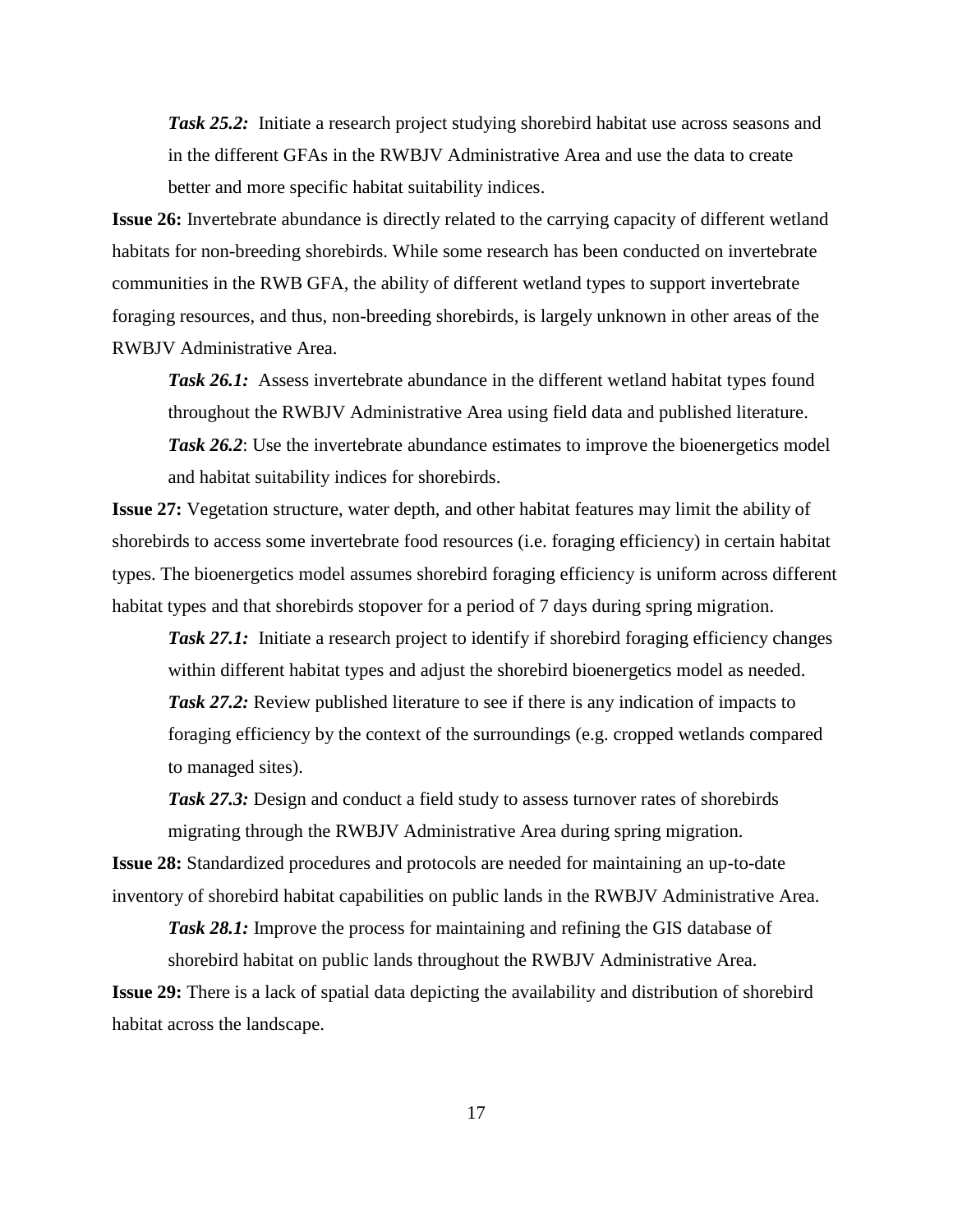**Task 29.1:** Develop GIS data layers, including updating National Wetland Inventory data, that depict current and potential shorebird habitat to allow for more efficient and effective conservation delivery.

**Issue 30:** There is uncertainty about which management actions produce the best shorebird nesting habitat.

**Task 30.1:** Identify management actions that produce shorebird nesting habitat. **Task 30.2:** Establish a research project to gain a better understanding of the different grazing systems and their effects on shorebird nesting, recruitment, and cattle production.

**Issue 31:** Riverine habitats found in the Loup (Central Loess Hills GFA), Missouri, and Platte (central Platte River GFA) rivers are identified as critical breeding habitat to support the recovery of piping plovers (RWBJV 1013*c*). Nesting piping plovers require bare or sparsely vegetated expanses of sand adjacent to water. More information is needed to determine how different flow regimes impact nesting piping plovers.

**Task 31.1**: Design and implement a research study to help better understand piping plover nesting habitat availability under different flow regimes.

**Task 31.2**: Use spatial modeling to identify the highest-priority lands for conservation within the river systems that support piping plovers.

**Issue 32**: Agriculture fields (row-crop and hay fields) provide food and habitat, of unknown quality, for some shorebird species, including killdeer, buff-breasted sandpiper, and upland sandpiper. Research suggests that shorebirds prefer to forage in soybean fields, despite a lower invertebrate density compared to other habitats (Jorgensen et al. 2007, Jorgensen et al. 2009).

*Task 32.1*: Conduct research to determine the importance of agricultural resources to nesting and spring migrating shorebirds.

*Task 32.2*: Conduct research to determine invertebrate densities and food resources in agricultural fields used by shorebirds.

**Task 32.3**: Explore whether agricultural chemicals pose risks to shorebirds that use crop fields.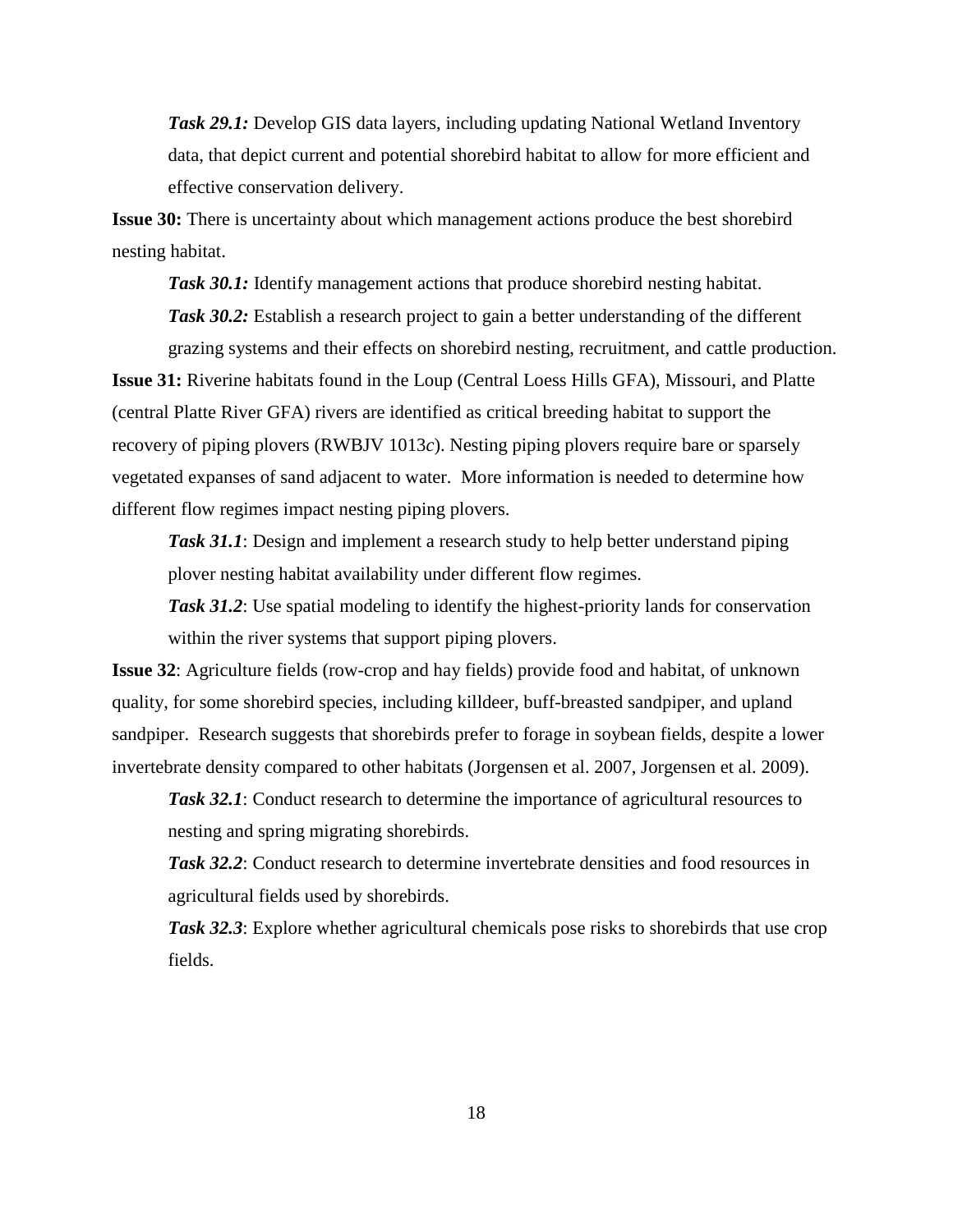#### <span id="page-21-0"></span>**WATERBIRDS**

The RWBJV Waterbird Plan provided a conservation blueprint to guide biological planning and conservation delivery to benefit waterbirds that depend on habitats in the RWBJV Administrative Area (RWBJV 2013*d*). With the limited information available for breeding and migratory waterbirds that use the RWBJV Administrative Area, the RWBJV identified three priority species to guide initial waterbird conservation efforts: least tern, whooping crane, and sandhill crane. Among breeding species, least terns are the best understood. Several geospatial projects have been recently completed or are in progress to evaluate habitat for least terns along the central Platte River under different flow regimes.

Nearly all of the breeding waterbirds in the RWBJV Administrative Area occur in the Sandhills GFA. Over 97% of this GFA in private ownership, and conservation delivery will need to account for agricultural land uses, such as cattle grazing. In the Sandhills and other grasslanddominated landscapes, projects will need to complement cattle production, while in the other geographic focus areas, the RWBJV will need to strike a balance with row-crop agriculture and cattle production.

Significant data have been collected on sandhill cranes and whooping cranes using the RWBJV Administrative Area during the migratory portion of their annual life-cycle (Anteau et al. 2011, Kinzel et al. 2006, Krapu et al. 2011). This information has been used to develop a set of bioenergetics models and geospatial models to describe the acres and distribution of habitat needed to support these species (RWBJV 2013*d*). An estimated 560,000 sandhill cranes use the RWBJV Administrative Area (RWBJV 2013*d*). Approximately 12,000 acres of functional wet meadow habitat, 80,700 acres of corn fields, with at least 88 kg/ha of waste grain, are needed for the cranes to acquire sufficient nutrient reserves during migration (Pearse et al. 2010, RWBJV 2013*d*). A key assumption of the RWBJV bioenergetics model is that there will continue to be 80,700 acres of suitable corn fields with at least 88 kg/ha of waste grain under current harvest practices (RWBJV 2013*d*).

19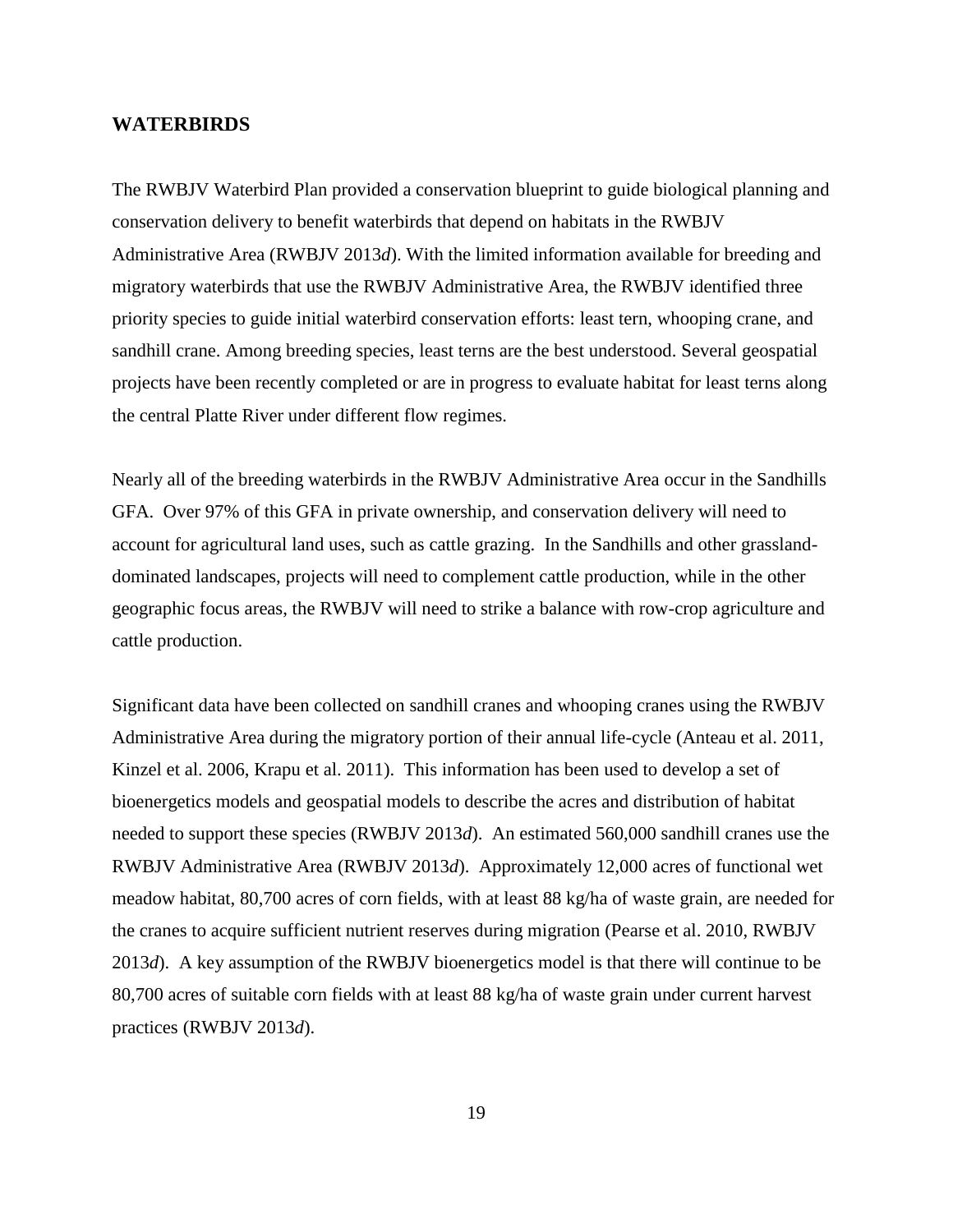Several national priority species can be found in the RWBJV Administrative Area, including king rail, black tern, American bittern, and black-crowned night-heron, but little information exists on reliable population estimates or habitat use of these species. There are a number of research, inventory, and monitoring issues that must be addressed in order to improve waterbird conservation in the RWBJV Administrative Area.

#### <span id="page-22-0"></span>**Issues of Concern and Related Tasks**

**Issue 33:** Breeding population estimates and trends are unknown for many waterbird species, preventing attempts to establish regional population targets in RWBJV Administrative Area.

*Task 33.1:* Gather and assess any existing breeding waterbird population information for the RWBJV Administrative Area.

**Task 33.2:** Conduct research to determine breeding waterbird species abundance and distribution.

*Task 33.3:* Develop population targets for breeding waterbirds in the RWBJV Administrative Area.

**Issue 34:** A lack of habitat objectives exists for most spring migrating and breeding waterbird species in the RWBJV Administrative Area.

*Task 34.1*: Conduct research to determine waterbird habitat use and selection during spring migration and breeding.

*Task 34.2:* Develop research projects and obtain additional population information necessary to set foraging and breeding habitat objectives.

**Issue 35:** Knowledge and understanding of how the temporal variation of flow regimes on the Loup River impact habitat for the least tern is not fully developed.

*Task 35.1:* Obtain existing data on how flow regimes can alter habitat for the least tern and evaluate if further efforts to better understand the species-habitat relationships are necessary.

**Task 35.2:** Establish a field-based monitoring program to evaluate the change in preferred habitat for least terns over time and track the flow intensity of the river.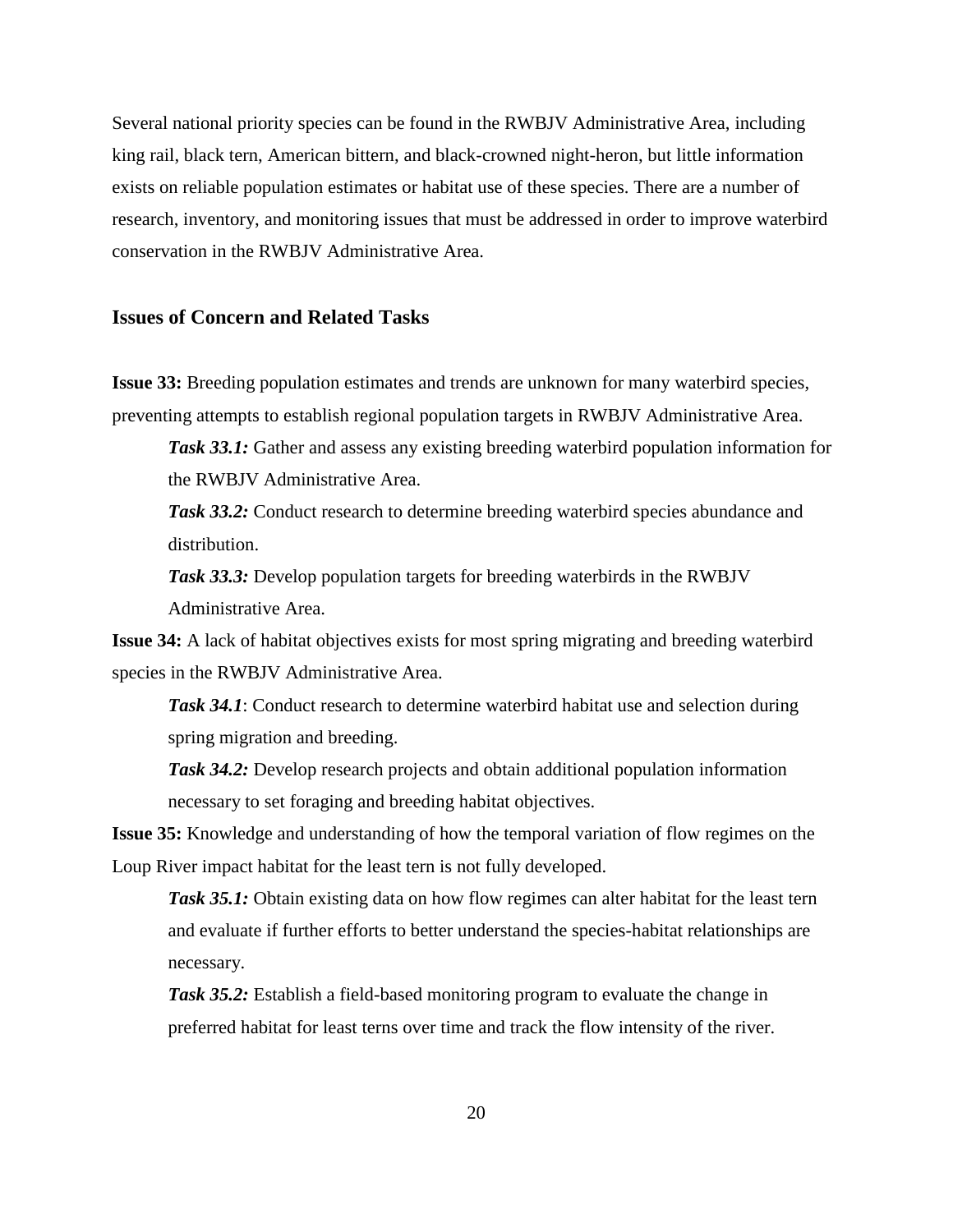**Issue 36:** Achieving the recovery goals for the least tern in the RWBJV Administrative Area may be limited by the availability of suitable nesting habitat, due to alterations of the Platte and Loup Rivers, increased nest depredation, and disturbance by humans.

**Task 36.1:** Investigate possibilities for creation of additional habitat, or rehabilitation of degraded habitat.

**Task 36.2:** Determine whether and where predator control may be needed.

**Task 36.3:** Determine whether and where public education regarding the species and disturbance threats may be needed.

**Issue 37:** There is not currently a biological model that relates waterbird populations to habitats in the RWBJV Administrative Area. Such models allow for more effective and efficient conservation delivery.

*Task 37.1:* Develop a biological model that relates waterbird populations to habitats within the geographic boundaries.

**Issue 38:** In the bioenergetics model for sandhill cranes, it was assumed that the foraging efficiency in wet meadows and associated grasslands is 20%, due to their tactile foraging strategy (RWBJV 2013*d*).

**Task 38.1:** Develop a research project to whether the foraging efficiency of sandhill cranes in wet meadow or other grassy habitats is 20%.

*Task 38.2* Develop a research project to investigate the available invertebrate and other food resources biomass available to foraging sandhill and whooping cranes in those wetlands.

**Issue 39:** Selection of habitats (e.g. roost sites, wet meadows, crop fields) by sandhill cranes is not well understood. In particular, the influence of spatial juxtaposition (e.g. size, proximity to roost, distance to disturbance features, longitude) is unknown.

**Task 39.1:** Develop research projects to determine species-habitat relationships for sandhill cranes and if these relationships hold true in varying landscapes.

**Task 39.2:** Create predictive models of probability of habitat use based on landscape configuration and composition to help target conservation efforts on the ground.

**Issue 40:** There is a lack of spatial data depicting the availability and distribution of certain waterbird habitats across the landscape.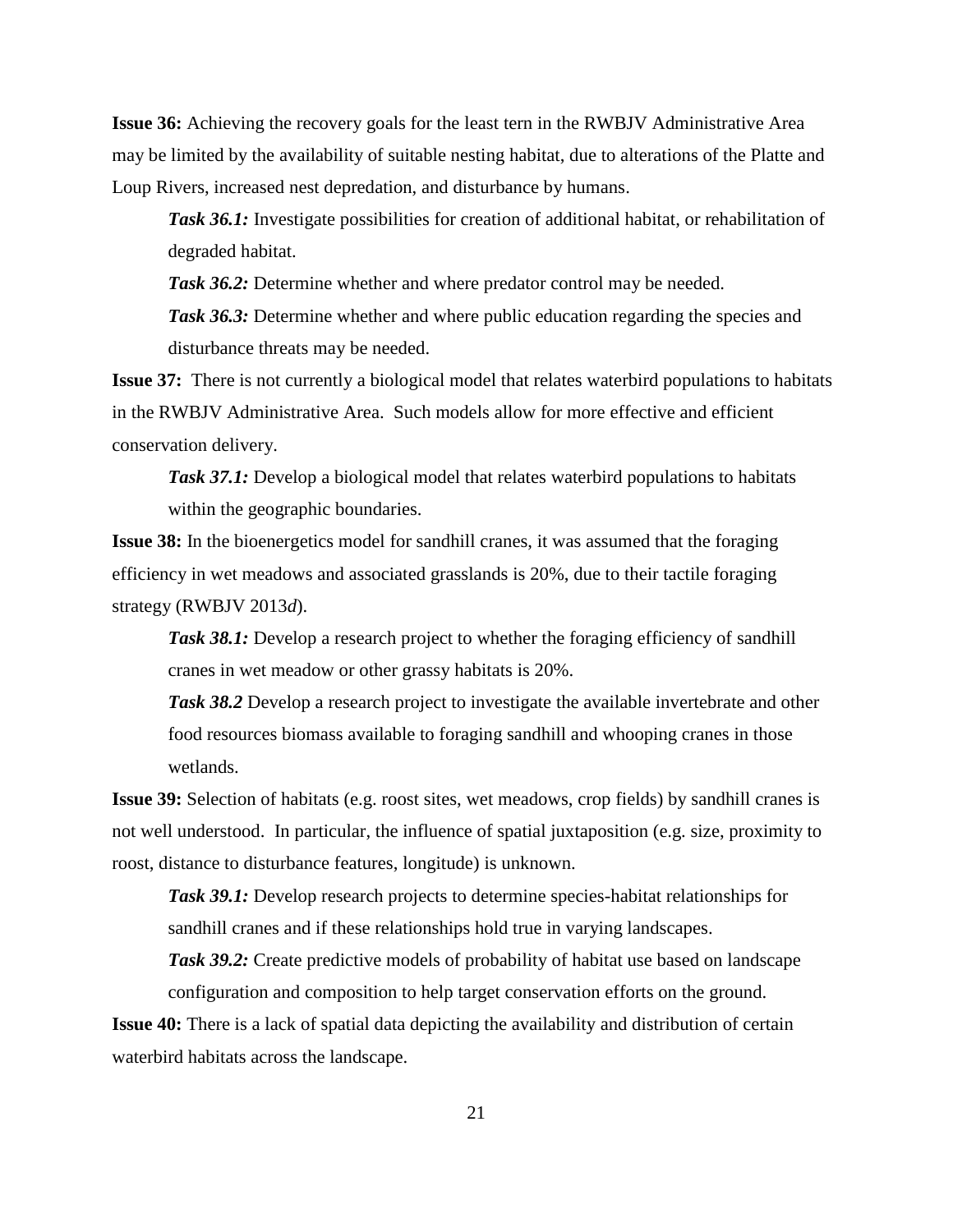*Task 40.1:* Develop GIS data layers that depict potential waterbird habitat. **Issue 41:** A coordinated waterbird monitoring program that facilitates the refinement of population and habitat objectives and contributes to national objectives stated in the North American Waterbird Conservation Plan is needed.

*Task 41.1:* Develop and implement a waterbird monitoring program that specifies standardized procedures and protocols for achieving multiple objectives.

**Issue 42**: The RWB and central Platte River provide vital stopover habitat for the endangered whooping crane. In the past, the RWBJV has assumed that if the conservation targets and strategies outlined in the RWBJV Waterfowl Plan are met, there will also be sufficient habitat for whooping cranes (RWBJV 2013*d*). More recent data suggests, however, that this may not be the case. Many sites that are available to waterfowl may not be available to whooping cranes due to visual obstructions and other disturbances.

*Task 42.1*: Continued monitoring is needed to test these assumptions.

*Task 42.2*: Collect more data to help determine whooping crane habitat availability, selection, and use with a focus on distance to visual obstructions and disturbances.

#### <span id="page-24-0"></span>**HUMAN DIMENSIONS**

Recently, there has been growing interest in the science of human dimensions among typically avian-focused conservation groups. The revision of NAWMP (NAWMP Plan Committee 2012) included a goal of "growing numbers of waterfowl hunters, other conservationists and citizens who enjoy and actively support waterfowl and wetlands conservation". Toward that end, a Human Dimensions Working Group and the Public Engagement Team have been formed to help meet that goal and "…support development of objectives for people and ensure those actions are informed by science..." (NAWMP Plan Committee 2012). Additionally, PIF (e.g., Berlanga et al. 2010) and the North American Bird Conservation Initiative have held workshops to share information and discuss the importance of the social sciences in bird conservation. Thus, it has become recognized that avian and habitat conservation will not occur at appropriate rates without garnering general public support that may eventually drive policies or programs at national levels. The RWBJV must also find new methods to quantify and communicate the ways in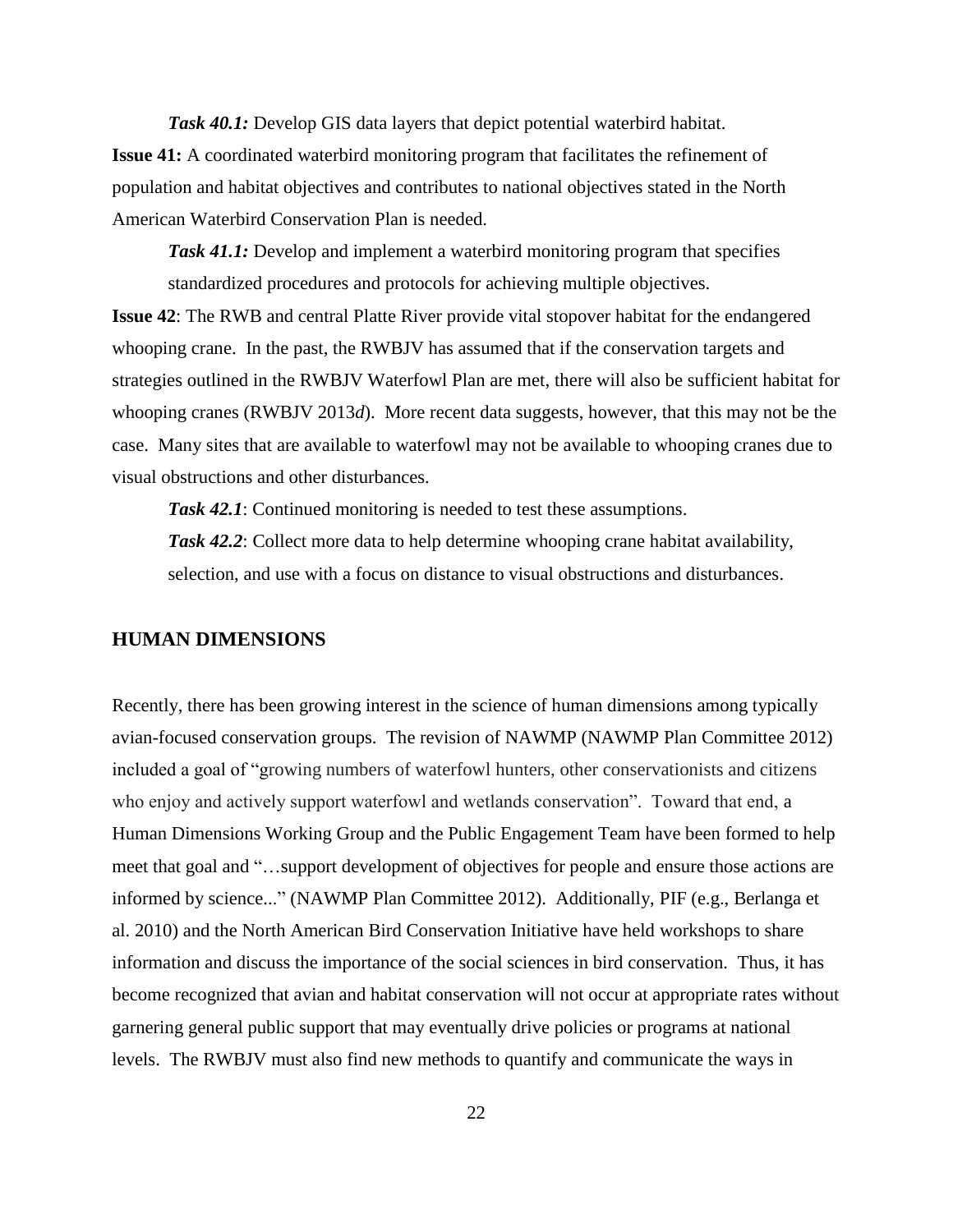which having an abundant and diverse bird and habitat community benefits people. Addressing human dimensions issues also can help to increase interest and investment in bird conservation among stakeholders.

All people who live in or visit the RWBJV Administrative Area are directly or indirectly impacted by upland and wetland habitats in the area and avian and/or habitat conservation activities. For example, some own land that contains wetland or grassland habitat while residents and visitors may directly engage with birds through hunting or bird watching. Most people influenced by avian and/or habitat conservation activities have a direct and/or indirect financial connection. Direct connections could include paying taxes, while indirect contributions could include making donations that fund conservation agencies or organizations that implement conservation activities. Some benefit financially from the hunting and bird watching tourism industry.

Because avian or habitat conservation may not be priority to all residents, the RWBJV will need to ensure that both residents and visitors understand and value ecosystem goods and services that healthy ecosystems provide (e.g. groundwater recharge, nutrient cycling, soil erosion control, floodwater retention). Healthy ecosystems are linked to sufficient and quality air, soil and water that all people depend. A landscape without wetlands and grasslands is not able to sustain desired populations of priority bird species, but will also likely not provide the ecosystem services that are valued and needed by residents within the RWBJV Administrative Area.

Many who do not live in the RWBJV Administrative Area also have an interest in the state of avian conservation here because the area is a vitally important stopover area for migrating birds that breed and/or winter elsewhere. It is important to learn about and consider the attitudes, opinions, and desires of all of these stakeholders when making conservation decisions. As the RWBJV moves forward in pursuit of avian conservation in the RWBJV Administrative Area, several human dimensions issues need to be addressed through directed research.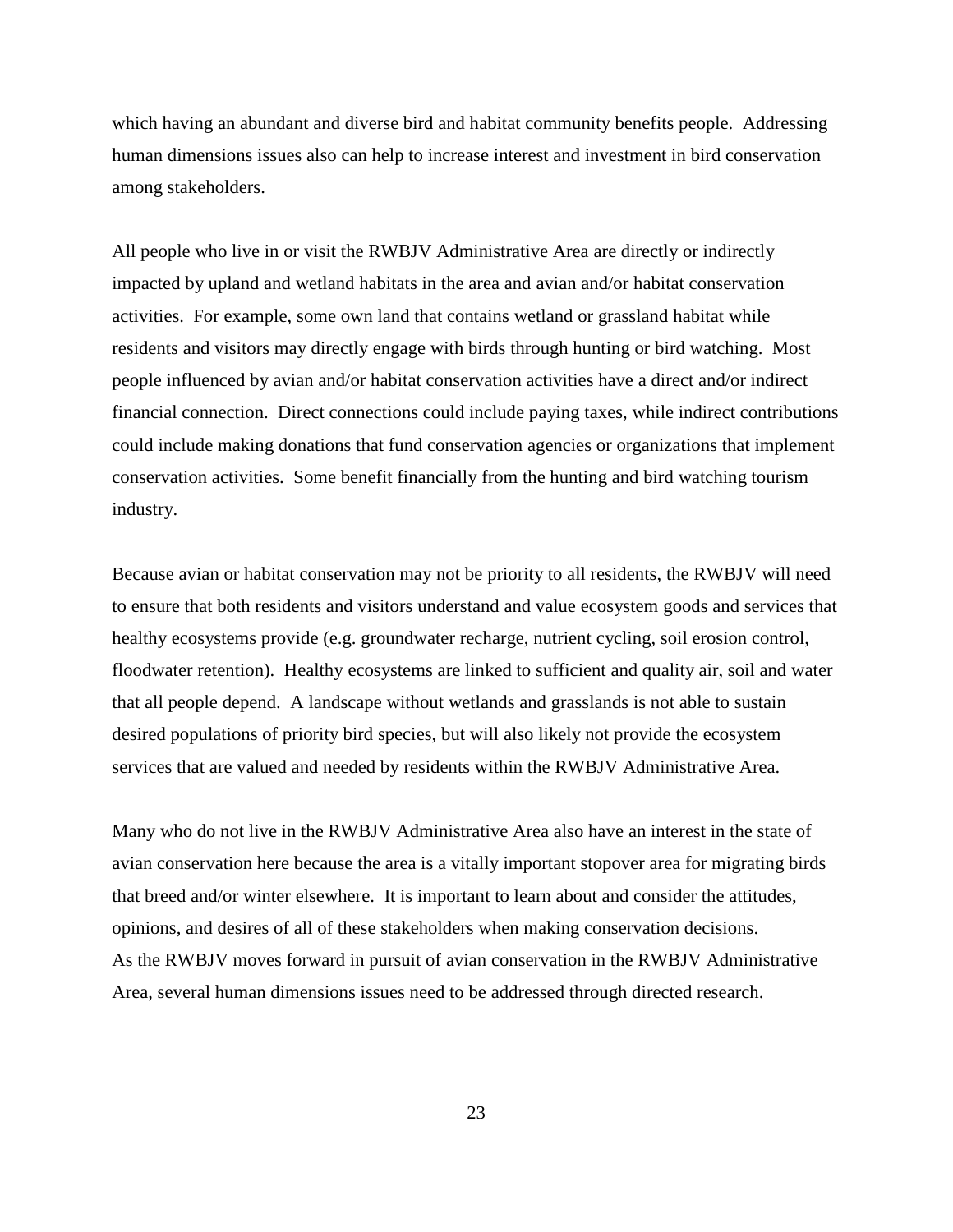#### <span id="page-26-0"></span>**Issues of Concern and Related Tasks**

**Issue 43:** There is little information available concerning the current opinions, understanding, and behaviors of landowners, residents, and visitors in regards to their support for avian and habitat conservation within the RWBJV Administrative Area.

*Task 43.1*: Compile and review available information about landowner, resident, and visitor support or opinions regarding avian or habitat conservation.

*Task 43.2*: Assess the opinions, support, and understanding of landowners, residents, and visitors to the RWBJV Administrative Area regarding upland and wetland habitats, ecological goods and services they may provide, and avian conservation among the GFAs.

**Issue 44:** Increasing support for avian and habitat conservation will require changing the opinions, understanding, and behaviors of landowners, residents, and visitors by developing relevant, appropriate messages through various lines of communication.

*Task 44.1*: Assess the opinions, understanding, and behaviors of landowners, residents and visitors to the RWBJV Administrative Area after implementation of communication messages to evaluate their effectiveness.

**Issue 45**: The Rainwater Basin and central Platte River regions are popular birdwatching destinations during spring migration, mainly due to the sandhill crane migration. Additionally, many waterfowl and upland game bird hunters travel to these areas during hunting seasons. While some researchers have reported estimates for the local and statewide economic impacts of birdwatching, additional research is needed to obtain a more accurate estimate that also includes the effects of hunters.

*Task 45.1*: Design, conduct and estimate the socio-economic impacts of tourism related to recreational opportunities (e.g., birdwatching and hunting) within the RWBJV Administrative Area.

**Issue 46**: Ecological goods and services are the tangible and intangible benefits people receive from a healthy, functioning ecosystem. Examples of ecological goods and services in the RWBJV Administrative Area may include clean air and water, pollination of crops, groundwater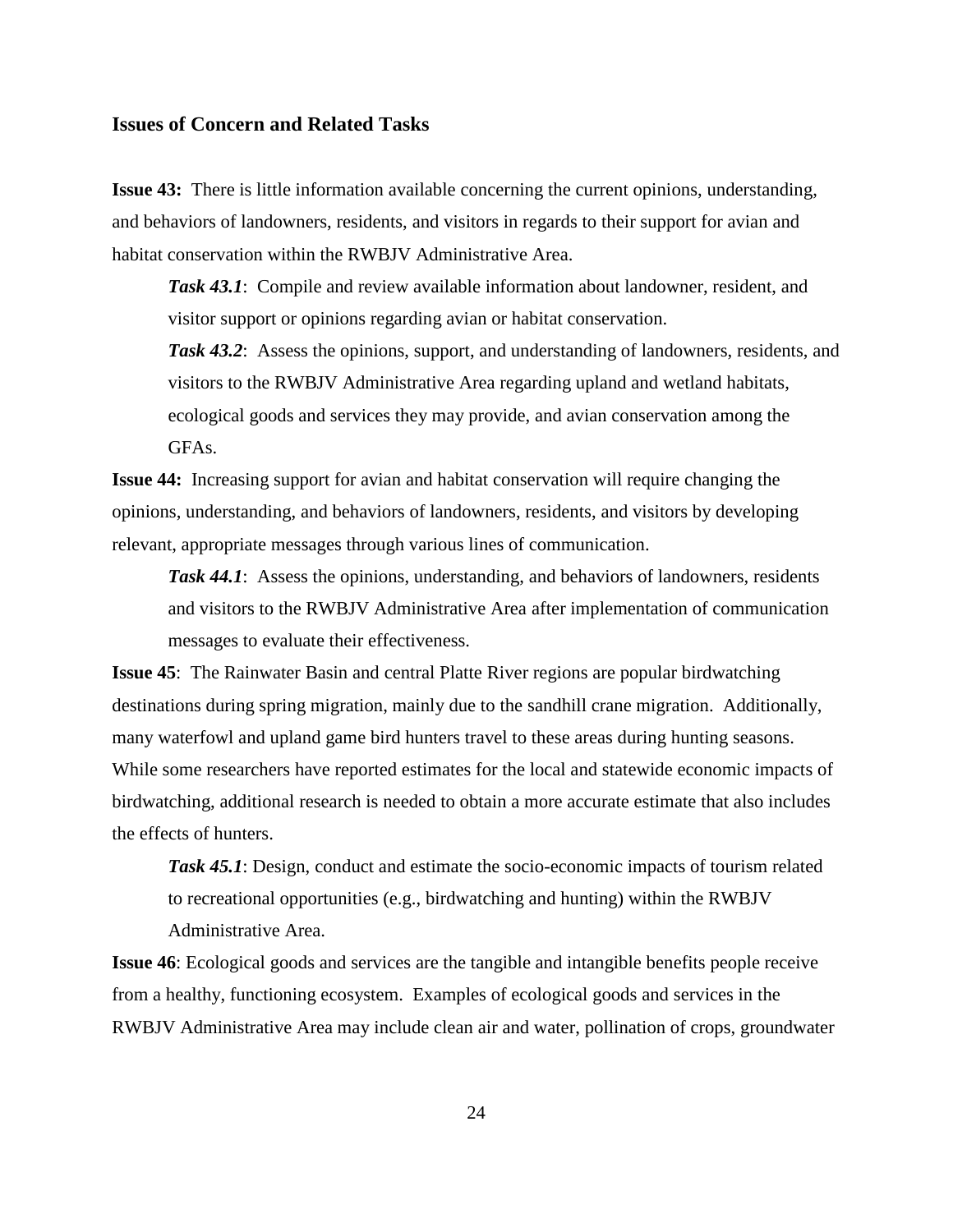recharge, and aesthetic beauty. The value of these and other goods and services has not been determined.

**Task 46.1**: Inventory and measure the value of ecological goods and services provided by grassland and wetlands conservation.

**Issue 47**: Acquisition of new public lands and conservation easements is a costly endeavor. Over time, however, those costs may be recovered at least in part by grazing fees, public use, and ecological goods and services.

*Task 47.1*: Evaluate the return on investment from purchases of new public lands and conservation easements.

**Task 47.2**: Identify ways to use this information to gain public support for grassland and wetland conservation.

**Issue 48**: Based on an energetics approach, the RWBJV has estimated that the RWB will need to provide 4.4 billion kilocalories of wetland-derived foraging resources for migrating waterfowl (RWBJV 2013a). In order to meet this goal, the participation of private landowners will be needed to increase the number of acres of wetland habitats under long- and short-term programs, as well as the number of ponded, early succession wetland acres.

*Task 48.1***:** Survey private landowners to determine which incentives are most effective at encouraging participation in conservation programs.

*Task 48.2*: Survey private landowners to determine what are the most effective methods to communicate information about conservation programs.

**Issue 49:** Many row-crop fields contain wetlands or atypical upland areas which cannot be farmed very effectively. Because those acres do not produce much, if any, crops, this amounts to a financial loss for the farmer. However, some or all of that loss may be recovered by taking advantage of conservation programs that can transition these areas from row-crop production to cattle grazing or other more productive uses.

**Task 49.1**: Initiate an economic study of cropped wetlands and other marginal farm lands to determine the best way for farmers to recover financial losses caused by poor yields.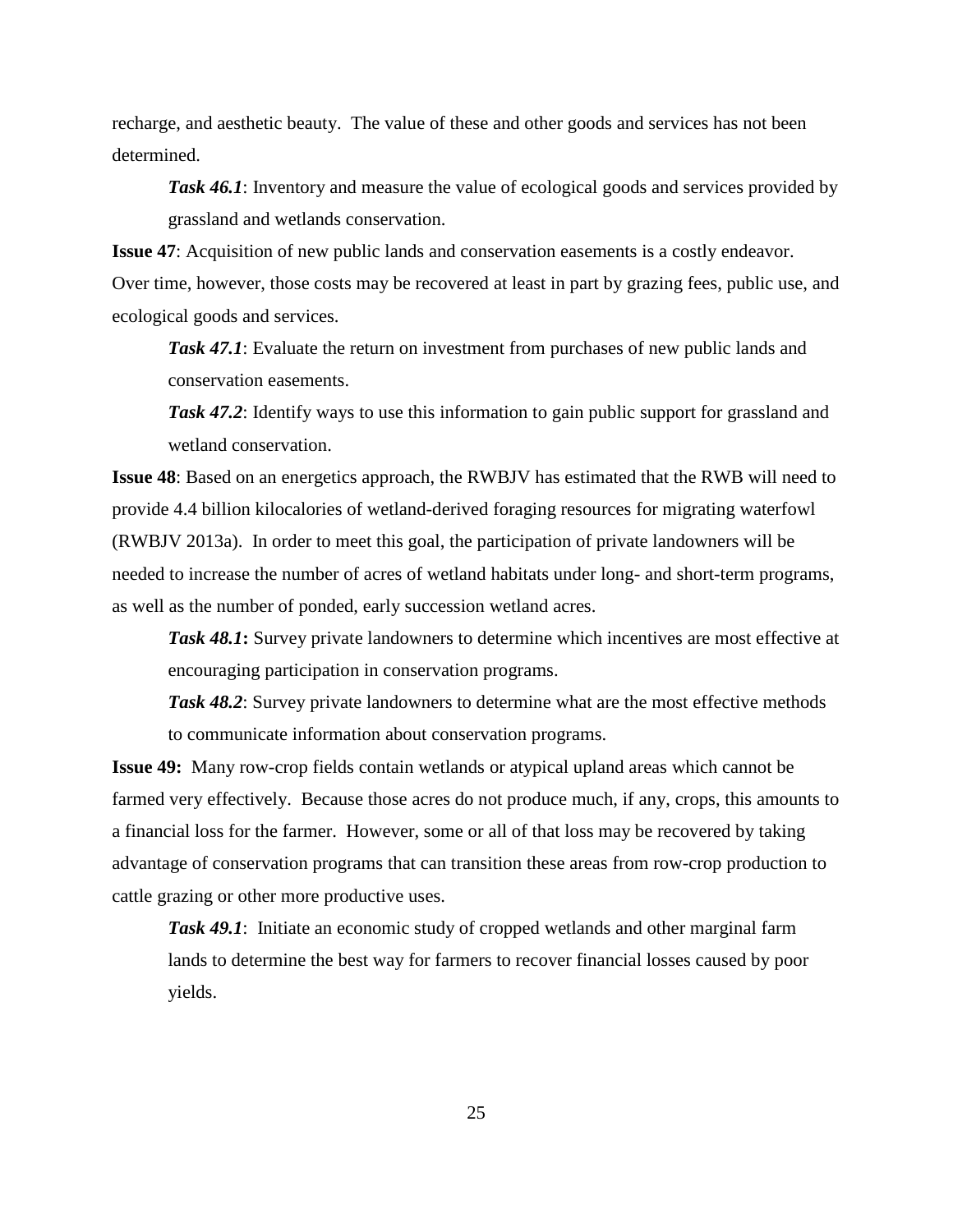**Issue 50**: Many conservation programs rely on our ability to communicate with and recruit landowners. Some current methods used to reach landowners include direct mailings, informational seminars, and a website.

*Task 50.1*: Explore new communication techniques and ways to improve existing messaging efforts.

**Task 50.2**: Survey landowners and stakeholders to determine how to improve or increase the appeal of conservation programs.

**Issue 51**: Cattle production is the primary land use in the Sandhills region and requires large expanses of grassland habitat for grazing. However, some studies have found that the nesting success rates of birds that use grazed grasslands are low.

*Task 51.1*: Based on avian survey data and research, determine which grazing regimes provide the greatest benefit to breeding or migrating birds.

*Task 51.2*: Survey landowners to determine the extent to which they would be willing to participate in grassland conservation by altering cattle grazing regimes.

*Task 51.3*: Develop tools to encourage landowner participation.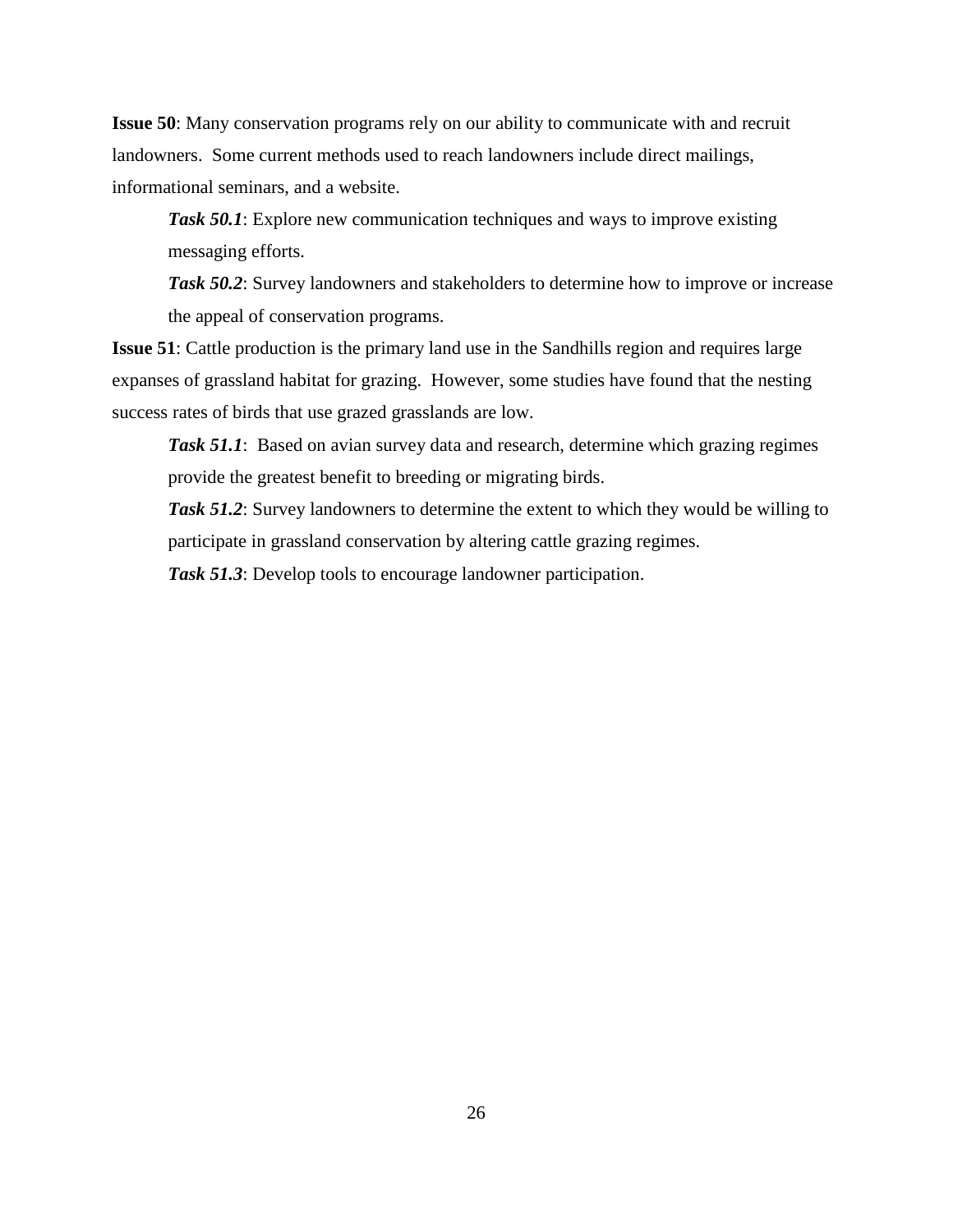#### <span id="page-29-0"></span>**LITERATURE CITED**

- Anteau, M. J., M. H. Sherfy, and A. A. Bishop. 2011. Location and agricultural practices influence spring use of harvested cornfields by cranes and geese in Nebraska. Journal of Wildlife Management 75:1004-1011.
- Bellrose, F. C. 1980. Ducks, geese, and swans of North America. Stackpole, Harrisburg, Pennsylvania, USA.
- Benning, D. S. 1987. Coordinated mid-continent White-fronted Goose survey. U.S. Fish and Wildlife Service Annual Report, Washington, D.C., USA.
- Berlanga, H., J. A. Kennedy, T. D. Rich, M. C. Arizmendi, C. J. Beardmore, P. J. Blancher, G. S. Butcher, A. R. Couturier, A. A. Dayer, D. W. Demarest, W. E. Easton, M. Gustafson, E. Iñigo-Elias, E. A. Krebs, A. O. Panjabi, V. Rodriguez Contreras, K. V. Rosenberg, J. M. Ruth, E. Santana Castellón, R. Ma. Vidal, and T. Will. 2010. Saving our shared birds: Partners in Flight tri-national vision for landbird conservation. Cornell Lab of Ornithology: Ithaca, New York, USA.
- Bishop, A.A., J. Liske-Clark, R. Grosse, R. Reker, and N. Neimuth. 2010. Evaluating the Impacts of Conservation Programs and the Potential Impacts of Land Use Change on Greater Prairie-Chickens in Nebraska's Tallgrass Prairie Region. Rainwater Basin Joint Venture Report. Grand Island, Nebraska, USA.
- Bishop, A.A., and M. Vrtiska. 2008. Effects of the Wetlands Reserve Program on waterfowl carrying capacity in the Rainwater Basin region of south-central Nebraska. USDA Natural Resource Conservation Service. Grand Island, Nebraska, USA.
- Gersib, R. A., B. Elder, K. F. Dinan, and T. H. Hupf. 1989. Waterfowl values by wetland type within Rainwater Basin wetlands with special emphasis on activity time budget and census data. Nebraska Game and Parks Commission, Lincoln, and U.S. Fish and Wildlife Service, Grand Island, Nebraska, USA.
- Grosse, R. C., N. D. Niemuth, T. L. Shaffer, and A. A. Bishop. 2012. Landscape-level habitat use by Trumpeter Swans in the Sandhills of Nebraska and South Dakota. Twenty second Trumpeter Swan Society Conference. Polson, Montana, USA.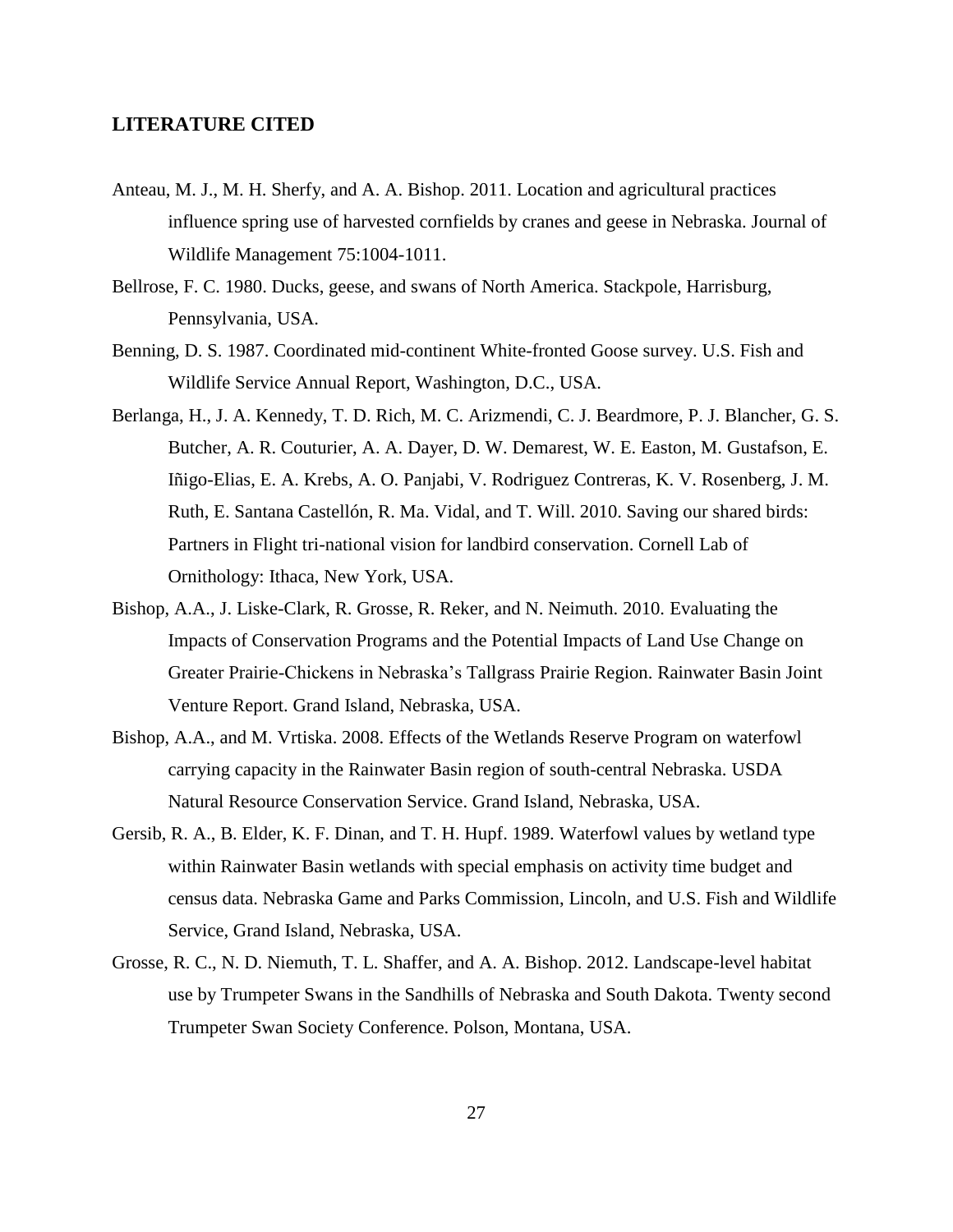- Harding, R.G. 1986. Waterfowl nesting preferences and productivity in the Rainwater Basin, Nebraska. M.S. thesis, Kearney State College, Nebraska, USA.
- Jorgensen, J.G., J. P. McCarty, and L.L. Wolfenbarger. 2007. Landscape and habitat variables affecting Buff-breasted Sandpiper *Tryngites subruficollis* distribution during migratory stopover in the Rainwater Basin, Nebraska. Wader Study Group Bulletin 112:45-51.
- Jorgensen, J. G., J.P. McCarty, and L.L. Wolfenbarger. 2009. Killdeer *Charadrius vociferus* breeding abundance and habitat use in the Eastern Rainwater Basin, Nebraska. Wader Study Group Bulletin 116:1-4.
- Kinzel, P. J., J. M. Nelson, R. S. Parker, and L. R. Davis. 2006. Spring census of mid-continent Sandhill Cranes using aerial infrared videography. Journal of Wildlife Management 70:70-77.
- Krapu, G. L., D. A. Brandt, K. L. Jones, and D. H. Johnson. 2011. Geographic distribution of the mid-continent population of Sandhill Cranes and related management applications. Wildlife Monographs 175:1-38.North American Waterfowl Management Plan Committee. 2012. North American waterfowl management plan 2012: people conserving waterfowl and wetlands. < http://static. nawmprevision.org/sites/default/files/NAWMP-Plan-EN-may23.pdf>. Accessed 18 December 2014.
- North American Waterfowl Management Plan, Plan Committee. 2004. North American Waterfowl Management Plan 2004. Strategic Guidance: Strengthening the Biological Foundation. Canadian Wildlife Service, U.S. Fish and Wildlife Service, and Secretaria de Medio Ambiente y Recursos Naturales.
- Pashley, D. N., C. J. Beardmore, J. A. Fitzgerald, R. P. Ford, W. C. Hunter, M. S. Morrison, and K. V. Rosenberg. 2000. Partners in Flight: conservation of the land birds of the United States. American Bird Conservancy, The Plains, Virginia, USA.
- Pearse, A. T., G.L. Krapu, D.A. Brandt, and P.J. Kinzel. 2010. Changes in agriculture and abundance of Snow Geese affect carrying capacity of Sandhill Cranes in Nebraska. Journal of Wildlife Management 74:479-488.
- Pearse, A. T., G. L. Krapu, R. R. Cox, and B. E. Davis. 2011. Spring-migration ecology of Northern Pintails in south-central Nebraska. Waterbirds 34:10–18.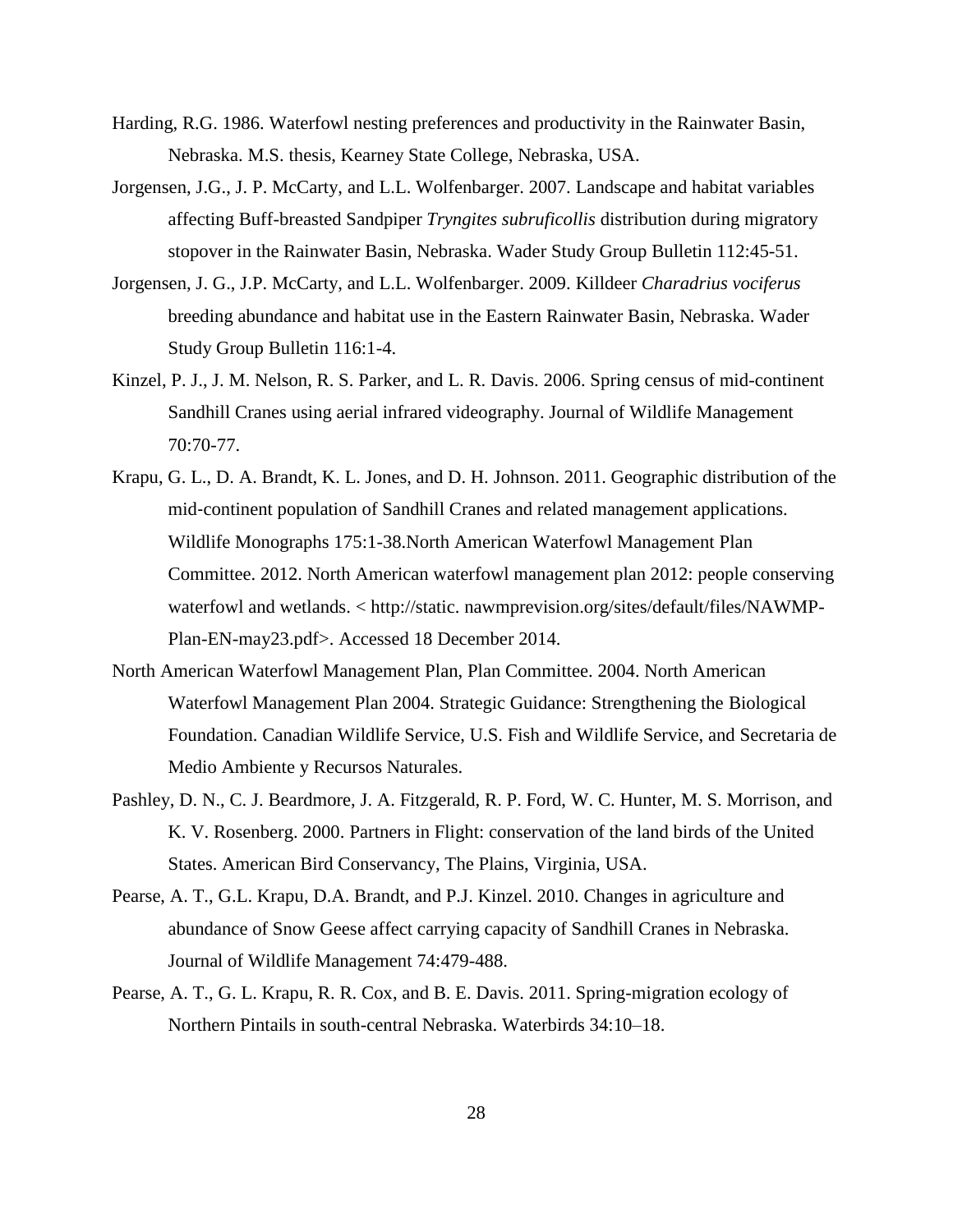- Rainwater Basin Joint Venture. 2013*a*. Rainwater Basin Joint Venture Waterfowl Plan. Grand Island, Nebraska, USA.
- Rainwater Basin Joint Venture. 2013*b*. Rainwater Basin Joint Venture Landbird Plan. Grand Island, Nebraska, USA.
- Rainwater Basin Joint Venture. 2013*c*. Rainwater Basin Joint Venture Shorebird Plan. Grand Island, Nebraska, USA.
- Rainwater Basin Joint Venture. 2013*d*. Rainwater Basin Joint Venture Waterbird Plan. Grand Island, Nebraska, USA.
- U. S. Fish and Wildlife Service. 2004. United States shorebird conservation plan. 2004. High Priority Shorebirds ─ 2004. Unpublished Report, U. S. Fish and Wildlife Service, Arlington, Virginia, USA.
- U.S. Fish and Wildlife Service. 2008. Strategic habitat conservation handbook: a guide to implementing the technical elements of strategic habitat conservation. Version 1.0. U.S. Fish and Wildlife Service. Washington, D.C., USA.
- Vrtiska, M. P., and L. A. Powell. 2011. Estimates of duck breeding populations in the Nebraska Sandhills using double observer methodology. Waterbirds 34:96-101.
- Vrtiska, M. P., and S. Sullivan. 2009. Abundance and distribution of Lesser Snow and Ross's Geese in the Rainwater Basin and Central Platte River Valley of Nebraska. Great Plains Research 19:147-155.
- Walker, J. A., Z. J. Cunningham, M. P. Vrtiska, S. E. Stephens, and L. A. Powell. 2008. Low reproductive success of Mallards in a grassland-dominated landscape in the Sandhills of Nebraska. Prairie Naturalist 40:1-13.
- Webb, E. K., L. M. Smith, M. P. Vrtiska, and T. G. LaGrange. 2010. Effects of local and landscape variables on wetland bird habitat use during migration through the Rainwater Basin. Journal of Wildlife Management 74:109–119.